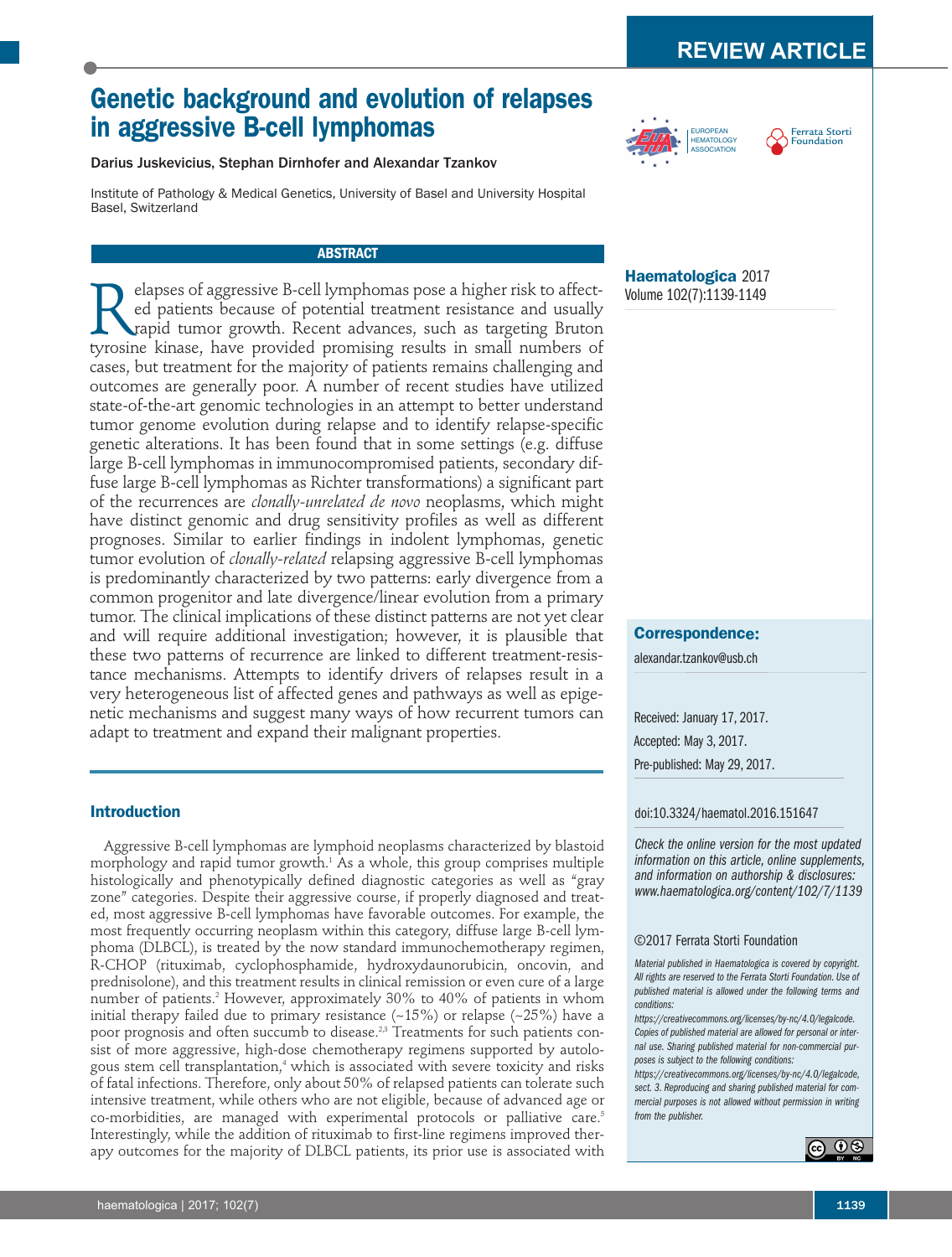worse outcomes after salvage chemotherapy and autologous stem cell transplantation in the subgroup of early relapsing patients.<sup>6</sup>

The majority of DLBCL recurrences arise during the first 3 years after initial therapy, although up to 10% of patients relapse  $>5$  years after their initial diagnosis.<sup>7</sup> It has been hypothesized that resistance/relapse occurs either due to intrinsic tumor heterogeneity, or as a consequence of ongoing genomic tumor evolution under the selective pressure of therapy, or both.<sup>8</sup> An initial genetic heterogeneity of the tumor can confer a propensity to relapse due to usually minor tumor cell population(s) that have a pre-existing resistance to treatment (e.g. due to stemness properties'), and that can outgrow following extermination of the dominant non-resistant (and often more proliferative) clone.<sup>10</sup> On the other hand, genomic tumor evolution can occur after treatment if the initial clone is not completely eradicated.11 This evolution can potentially be driven by intrinsic genomic/genetic instability of the tumor itself or by the genomic/genetic instability caused by alkylating- and DNA intercalating agents, which are part of the chemotherapy regimen (cyclophosphamide and hydroxydaunorubicin in CHOP) and, finally, consolidated by selective pressures exerted by the treatment.<sup>12</sup>

The group of refractory/relapsed aggressive B-cell lymphomas constitutes an unmet challenge in terms of delineating the underlying biological mechanisms, identifying prognostic markers to identify such patients before starting treatment and, most importantly, developing effective treatments capable of curing more patients. In this review, we summarize the latest findings on ancestry, genetic evolution and determinants of relapses of aggressive B-cell lymphomas.

#### **Clonally-unrelated "relapse"**

All B-cell lymphomas are clonal diseases resulting from the proliferation of a single B-cell (clone) that gives rise to a tumor. In fact, monoclonality is an important criterion to qualify a B-cell proliferation as a lymphoid neoplasm.13 While the definition of a cancer cell clone is a matter of ongoing debate in the field of solid tumors, $14$  it is widely accepted that lymphoid neoplasms sharing identical antigen-receptor gene rearrangements are clonally-related. This is because *IG V(D)J* recombination, generating a unique receptor gene sequence, occurs at an early stage of B-cell development, arguably earlier than genetic aberrations that initiate malignant proliferation appear, and is, therefore, irreversibly imprinted in the cell's progeny. Thus, antigen receptor gene rearrangement represents a physiological marker of common origin,15 a feature that has been widely exploited in research and clinical settings to develop a broad variety of assay designs.<sup>16</sup>

Traditionally, second and subsequent occurrences of lymphoid neoplasms in the same patient after a period of complete remission are regarded as (clonally-related) outgrowths of the primary tumor.17–19 However, this concept has been challenged by studies of multiple subtypes of lymphomas showing that a significant percentage of secondary occurrences are clonally-unrelated neoplasms (summarized in Table 1). Although it has been suggested that clonally-unrelated relapses occur with different frequencies in different lymphoma subtypes,<sup>20</sup> precise numbers are lacking. This can be attributed to small study

cohorts, discrepancies in study designs and applied technologies, selection biases or any combination thereof. Several cohort-based studies showed that clonally-unrelated "relapses" occur in approximately 15-20% of DLBCL patients.11,21–23 Moreover, about 20% of DLBCL relapses emerging as Richter transformations had distinct *IGH* rearrangements compared to the initial chronic lymphocytic leukemia.24,25 In classical Hodgkin lymphoma, a higher frequency of approximately  $35\%$  was reported.<sup>26</sup> Conversely, relapses of follicular lymphoma as well as their transformations to DLBCL are almost always clonallyrelated to the primary tumor.<sup>27-29</sup>

Collectively, these results show that the occurrence of clonally-unrelated lymphoma "relapses" at certain frequencies is specific to certain subtypes of B-cell neoplasms. This raises the following questions. (i) What are the factors that predispose individuals to develop a second independent lymphoid neoplasm? (ii) What are the clinical implications of such relapses? (iii) Can clonally-unrelated recurrences be predicted and, if so, how can current diagnostic procedures be adapted to facilitate their detection?

A clonally-unrelated relapse, i.e. a second *de novo* lymphoid neoplasm in the same patient, cannot be explained by pure randomness, since the probability of this type of tumor is quite low in the general population (at an incidence of  $19.5/100,000$ /year<sup>30</sup> the probability of developing, e.g., a DLBCL twice within 15 years by chance is approximately 0.0009%). There must, therefore, be predisposing factors that increase the general risk of lymphoma in certain patients. Indeed, several such factors with various degrees of penetrance and incidence have been described, including inborn genetic properties, $31,32$  viral infections, $33$ immune suppression<sup>34,35</sup> and exogenous exposure to mutagens.36–38

It is known that immunocompromised patients are more susceptible to lymphoma (e.g. post-transplant lymphoproliferative diseases in grafted patients, primary effusion lymphomas in patients with acquired immunodeficiency syndrome).39,40 Indeed, we and others have shown that clonally-unrelated DLBCL relapses can occur in patients with iatrogenic immunodeficiency due to transplantation.<sup>21,41</sup> Additionally, some second *de novo* lymphoma recurrences in immunoproficient patients are frequently localized in immunologically-privileged anatomical sites (central nervous system, testes).<sup>21,42</sup> In such cases, lack of immunosurveillance due to anatomical barriers could provide similarly favorable conditions for tumor development as acquired immunodeficiency; indeed, immunodeficiency can be reflected in the mutational background of DLBCL, as exemplified in a recent study showing that post-transplant DLBCL have fewer mutations in general, and do not harbor *B2M* mutations<sup>43</sup> in particular, while *B2M* is mutated in approximately 12% of DLBCL occurring in immunocompetent patients.<sup>44</sup>

In addition to immunodeficiency, inherited or acquired genetic defects can further increase the risk of a second *de novo* lymphoma.31,45 It has recently been shown that somatic mutations of genes implicated in leukemo- and lymphomagenesis can be detected in the hematopoietic systems of healthy middle-aged and elderly individuals.<sup>46</sup> This phenomenon was termed clonal hematopoiesis of indeterminate potential and was shown to increase the risk of hematopoietic cancers.<sup>46</sup> Furthermore, it has been demonstrated that mice transplanted with hematopoietic stem cells purified from the bone marrow of patients with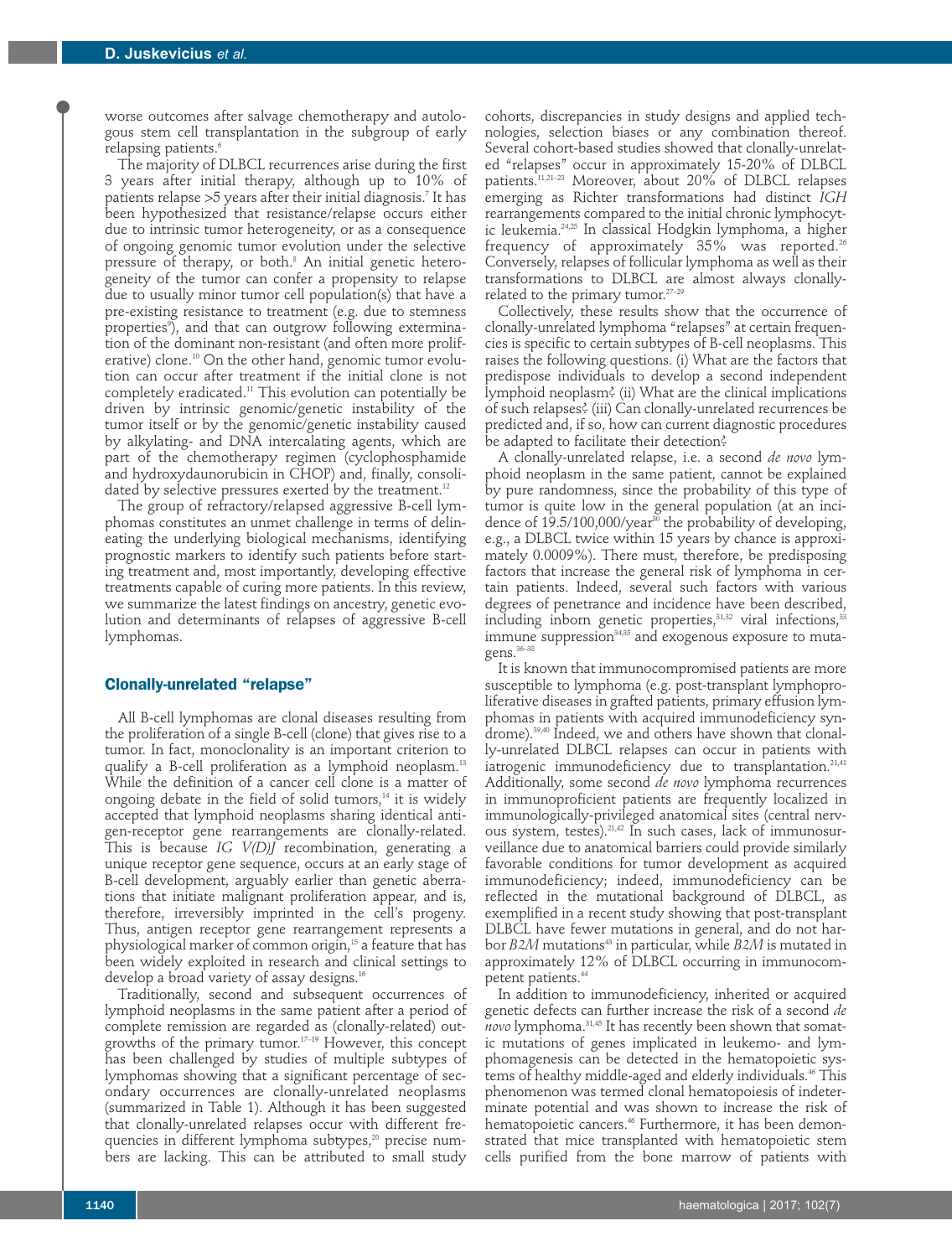|                | <b>Year</b>  |                                   | <b>PubMed ID</b>     | Table 1. Summary of studies examining clonal relationships in lymphomas. | <b>Diagnosis</b>                           |                                    | <b>Time to</b>               | <b>Method</b>                        | <b>Unrelated</b>             |
|----------------|--------------|-----------------------------------|----------------------|--------------------------------------------------------------------------|--------------------------------------------|------------------------------------|------------------------------|--------------------------------------|------------------------------|
| N.             |              | <b>Study</b>                      |                      | <b>Diagnosis</b><br>of primary                                           | of relapse,                                | <b>Time to</b><br>related relapse, | unrelated                    | for testing                          | relapses, (%)                |
|                |              |                                   |                      | lymphoma, (n)                                                            | (n)                                        | years, range                       | relapse,                     | clonal relationships                 |                              |
|                |              |                                   |                      |                                                                          |                                            | (median)                           | years, range                 |                                      |                              |
|                |              |                                   |                      |                                                                          |                                            |                                    | (median)                     |                                      |                              |
| $\mathbf{1}$   | 1994         | Matolcsy et al.                   | 8118038              | CLL(6)                                                                   | DLECL(6)                                   | $0-4(1)$ months                    | 1                            | Southern blot,<br>sequencing         | $1/6$ $(17%)$                |
| $\overline{2}$ | 1996         | Nishiuci et al.                   | 8616769              | DLBCL(4)                                                                 | DLBLC (3), Follicular<br>small cleaved (1) | $6-12(9)$                          | $7-10(8.5)$                  | IG-FL/seq                            | $2/4(50\%)$                  |
|                |              |                                   |                      | Follicular mixed (1)                                                     | Follicular mixed (1)                       | $9\phantom{.0}$                    | <b>NA</b>                    | IG-FL/seq                            | $0/1(0\%)$                   |
| $\sqrt{3}$     | 1996         | Matolcsy et al.                   | 8916960              | FL(8)                                                                    | DLECL(8)                                   | $1-2(2)$                           | $\overline{2}$               | $t(14;18)$ breakpoint analysis       | 1/8(13%)                     |
| $\overline{4}$ | 1996         | Lister et al.                     | 8695860              | BL(1)                                                                    | BL(1)                                      | NA                                 | 15                           | IG-FL/seq                            | $1/1(100\%)$                 |
| 5              | 1997         | Campana et al.                    | 9285551              | FL(1)                                                                    | BL(1)                                      | NA                                 | 3.5                          | IG-FL/seq                            | $1/1(100\%)$                 |
| $6\,$          | 2002         | Libra et al.                      | 12181049             | FL(3)                                                                    | $FL(2)$ , MCL $(1)$                        | $3-4(3.5)$                         | $\sqrt{3}$                   | IG-FL/seq                            | 1/3(33%)                     |
|                |              |                                   |                      | SLL(5)                                                                   | SLL(5)                                     | $3-6(4)$                           | <b>NA</b>                    | IG-FL/seq                            | 0/5(0%)                      |
|                |              |                                   |                      | MCL(2)                                                                   | MCL(2)                                     | 5                                  | $\overline{7}$               | IG-FL/seq                            | 1/2(50%)                     |
| $\sqrt{7}$     | 2002         | Fend et al.                       | 11841433             | MCL(1)                                                                   | HL(1)                                      | NA                                 | $\sqrt{3}$<br>$\overline{2}$ | IG-FL/seq                            | $1/1(100\%)$                 |
|                |              |                                   |                      | CLL(1)                                                                   | HL(1)                                      | $\rm NA$                           |                              | IG-FL/seq                            | $1/1(100\%)$                 |
| $8\phantom{.}$ | 2003         | De Jong et al.                    | 12649152             | DLBCL(13)                                                                | DLECL(13)                                  | $4-17(7)$                          | $6 - 8(6)$                   | IG-FL/seq,<br>translocation analysis | 3/13(23%)                    |
| 9              | 2003         | Heintel et al.                    | 12581905             | SMZL(1)                                                                  | BL(1)                                      | NA                                 | $\boldsymbol{2}$             | IG-FL/seq                            | $1/1(100\%)$                 |
| 10             | 2004         | Lossos et al.                     | 15372481             | DLBCL(5)                                                                 | DLBCL(5)                                   | <b>NA</b>                          | $3-12(5)$                    | IG-FL/seq                            | 5/5(100%)                    |
| 11             | 2004         | Timár et al.                      | 14671632             | CLL(8)                                                                   | DLECL(8)                                   | $0-4(0)$                           | $1-2(2)$                     | IG-FL/seq                            | 3/8 (38%)                    |
| 12             | 2004         | Thomas et al.                     | 15291369             | cHL(1)                                                                   | DLBCL(1)                                   | <b>NA</b>                          | 13                           | IG-FL/seq                            | $1/1(100\%)$                 |
| 13             | 2007         | Mao et al.                        | 17895764             | CLL (23)                                                                 | DLECL(5)                                   | $0-1(0)$                           | $0-4(1.5)$                   | IG-FL/seq                            | 5/23(22%)                    |
| 14             | 2011         | Obermann et al.                   | 21737506             | cHL (21), DLBCL (1)                                                      | cHL (21), DLBCL (1)                        | $1-10(2.5)$                        | $2-13(6.5)$                  | IG-FL/seq                            | 8/22 (36%)                   |
| 15             | 2011         | Rossi et al.                      | 21266718             | CLL(63)                                                                  | DLECL(63)                                  | $\ddot{?}$                         | ?                            | $IG$ - $FL$ /seq                     | 13/63 (21%)                  |
| 16             | 2012         | Ganzel et al.                     | 22659385             | CLL(2)                                                                   | HL(2)                                      | <b>NA</b>                          |                              | IG-FL                                | $2/2$ (100%)                 |
|                |              |                                   |                      | HL(3)                                                                    | $MZL(1)$ DLBCL $(2)$                       | <b>NA</b>                          | $\overline{\mathcal{C}}$     | $IG$ - $FL$                          | 3/3 (100%)                   |
|                |              |                                   |                      | Low grade $B(1)$                                                         | HL(1)                                      | NA                                 | $\overline{\cdot}$           | $IG-FL$<br>IG-FL                     | $1/1(100\%)$                 |
| 17<br>18       | 2013<br>2013 | Wobser et al.                     | 24274426<br>23763914 | MZL(1)<br><b>CLL</b>                                                     | MZL(1)<br><b>MCL</b>                       | NA<br>NA                           | $\boldsymbol{3}$<br>8        |                                      | $1/1(100\%)$<br>$1/1(100\%)$ |
| 19             | 2013         | Jain et al.<br>Geurts-Gieleet al. | 23765542             | DLBCL(6)                                                                 | DLBCL (4), HL (1), FL (1)                  |                                    | $\boldsymbol{0}$             | $IG$ - $FL$ /seq<br>IG-FL/seq        | $1/6$ $(17%)$                |
|                |              |                                   |                      | FL(14)                                                                   | FL (10), DLBCL (4)                         | $6-11(7)$<br>$5-16(7)$             | NA                           | IG-FL/seq                            | 0/14(0%)                     |
|                |              |                                   |                      | PCFCL(1)                                                                 | PCFCL(1)                                   | 7                                  | NA                           | IG-FL/seq                            | $0/1(0\%)$                   |
|                |              |                                   |                      | MZL/MALT (7)                                                             | $MCL$ (3), MALT (1),                       | $6-13(6)$                          | NA                           | IG-FL/seq                            | $0/7(0\%)$                   |
|                |              |                                   |                      | MCL(3)                                                                   | CLL(1) DLCBL(1)<br>MCL(3)                  | $8-14(14)$                         | NA                           | IG-FL/seq                            | $0/3(0\%)$                   |
|                |              |                                   |                      | CLL(2)                                                                   | CLL(2)                                     |                                    | NA                           | IG-FL/seq                            | $0/2$ ( $0\%$ )              |
|                |              |                                   |                      | $NHL-NOS(1)$                                                             | $NHL-NOS(1)$                               | $9\phantom{.0}$                    | NA                           | IG-FL/seq                            | $0/1(0\%)$                   |
|                |              |                                   |                      | WM(1)                                                                    | DLBCL(1)                                   | NA                                 | 5                            | IG-FL/seq                            | $1/1(100\%)$                 |
| 20             | 2014         | Pasqualucci et al.                | 24388756             | FL(12)                                                                   | <b>DLBCL</b> (12)                          | $0-9(3.5)$                         | <b>NA</b>                    | IG-FL/seq                            | 0/12(0%)                     |
| 21             | 2014         | Okosun et al.                     | 24362818             | FL(10)                                                                   | DLBCL(10)                                  | $1-19(8)$                          | NA                           | WES, WGS                             | $0/10(0\%)$                  |
| 22             | 2014         | Wei et al.                        | 25179408             | CLL(2)                                                                   | DLBCL(2)                                   | NA                                 | $0-18$                       | IG-FL/seq                            | $2/2$ (100%)                 |
|                |              |                                   |                      | FL(1)                                                                    | FL(1)                                      | $\rm NA$                           | $\sqrt{2}$                   | IG-FL/seq                            | $1/1(100\%)$                 |
| 23             | 2014         | Jiang et al.                      | 25123191             | DLBCL (14)                                                               | DLBCL(14)                                  | $0-13(3)$                          | $\sqrt{2}$                   | IG-HTS                               | 1/14(7%)                     |
| 24             | 2016         | Juskevicius et al.                | 27198204             | DLBCL(20)                                                                | DLECL(20)                                  | $1-12(2)$                          | $3 - 8.5(7)$                 | IG-FL/seq, aCGH<br>and targeted HTS  | 3/20 (15%)                   |
| 25             | 2016         | Lee et al.                        | 26848863             | SLL(1)                                                                   | DLBCL(1)                                   | $\rm NA$                           | $\,$ 8 $\,$                  | IG-FL/seq                            | $1/1(100\%)$                 |
|                |              |                                   |                      | MCL(8)                                                                   | MCL(8)                                     | $1-6(2.6)$                         | $\boldsymbol{3}$             | IG-FL/seq                            | 1/7(14%)                     |
|                |              |                                   |                      | FL(3)<br>DLBCL(5)                                                        | $FL(1) FL+DLBCL(2)$<br>DLECL(5)            | $0-3(1)$<br>$1-2(2)$               | NA<br>$5.6\,$                | IG-FL/seq<br>IG-FL/seq               | $0/3$ $(0\%)$<br>1/5(20%)    |
| 26             | 2016         | Xiao et al.                       | 27184478             | CLL(33)                                                                  | HL (33)                                    | NA                                 | NA                           | $IG$ - $FL$                          | 19/33 (58%)                  |
| 27             | 2016         | Wu et al.                         | 27224912             | MCL                                                                      | MCL                                        | $1-10(3)$                          | NA                           | IG-HTS                               | 0/11(0%)                     |
|                |              |                                   |                      |                                                                          |                                            |                                    |                              |                                      |                              |

#### Table 1. Summary of studies examining clonal relationships in lymphomas.

BL: Burkitt lymphoma; CLL: chronic lymphocytic lymphoma; cHL: classical Hodgkin lymphoma; DLBCL: diffuse large B-cell lymphoma; FL: follicular lymphoma; HL: Hodgkin lymphoma; HTS: high throughput sequencing; IG: immunoglobulin gene; IG-FL/seq: immunoglobulin fragment length/sequence analysis; IG-HTS: high throughput sequencing of immunoglobulin gene rearrangements; MALT: mucosa-associated lymphoid tissue; MCL: mantle cell lymphoma; MZL: marginal zone lymphoma; NA: not available; NHL: NOS: non-Hodgkin lymphoma not otherwise specified; PCFCL: primary cutaneous follicle center lymphoma; SLL: small lymphocytic lymphoma, SMZL: splenic marginal zone lymphoma; WES: whole exome sequencing; WGS: whole genome sequencing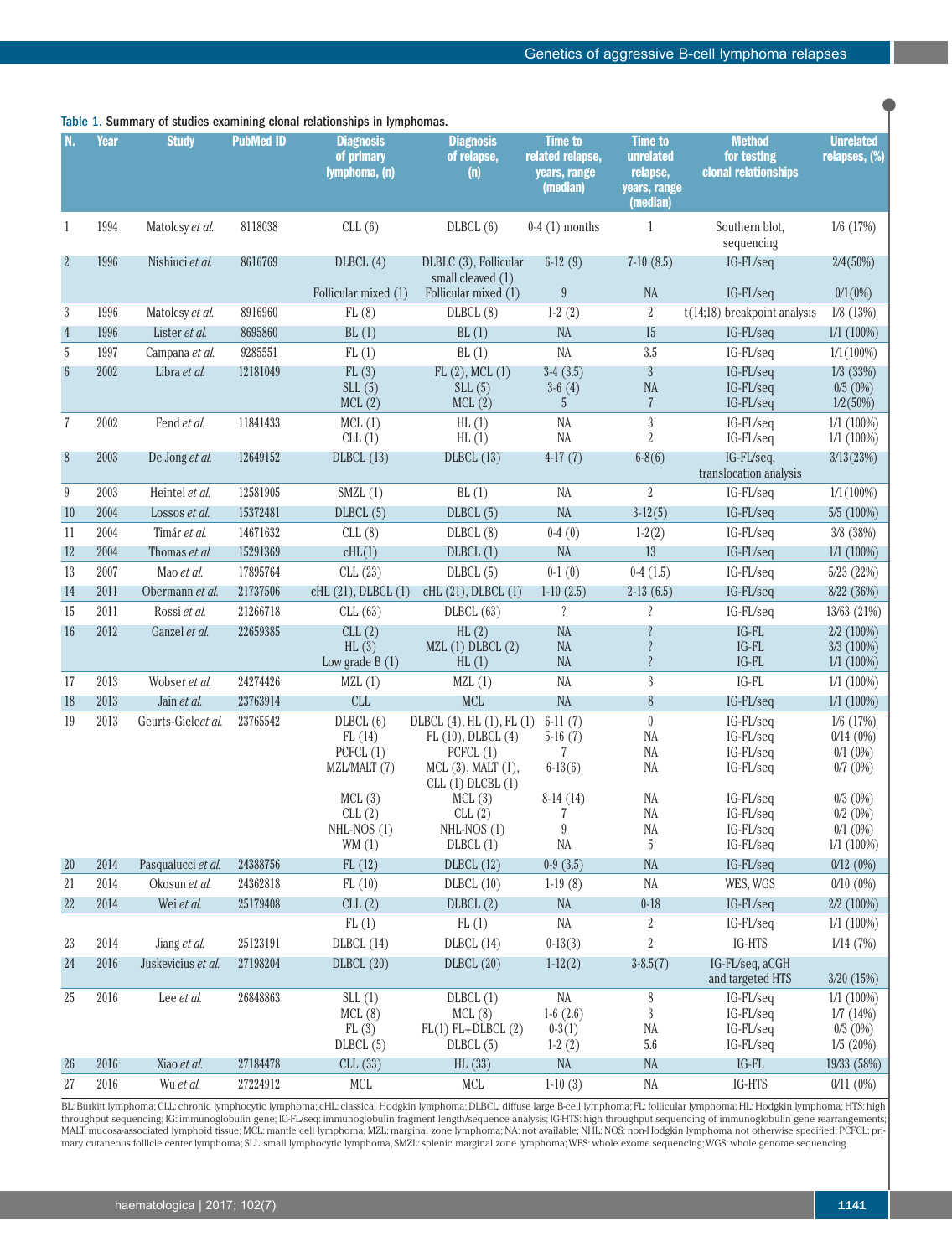chronic lymphocytic leukemia developed monoclonal or oligoclonal B-cell proliferations that displayed *IGH* rearrangements different from those of the original chronic lymphocytic leukemia clone.<sup>47</sup> These data suggest that predisposing mutations may be present in precursor cells at a stage prior to the antigen-receptor gene rearrangements and terminal differentiation.

The aggressive disease course and lack of efficacious treatments in relapses of lymphoid neoplasms result in high rates of morbidity and mortality. The clinical behavior of clonally-unrelated relapses remains controversial as different studies report contradictory outcomes. In our previous study, two of three patients with second *de novo* DLBCL were treated successfully and had long-lasting clinical remissions.21 In contrast, Lee *et al.* reported dismal outcomes in two cases of clonally-unrelated DLBCL relapses.23 Rossi e*t al.* reported that 12 patients who developed DLBCL, via Richter transformation, which was clonally-unrelated to the primary chronic lymphocytic leukemia had better survival than 49 patients with clonally-related transformations.<sup>25</sup> However, an earlier, smaller study found no difference in survival between 19 patients with clonally-related and five with clonally-unrelated Richter transformation.<sup>24</sup>

Currently, if the patient's health condition allows, aggressive B-cell lymphoma recurrences are treated with aggressive secondary chemotherapy regimens and autologous stem cell transplantation because acquired tumor resistance is anticipated. However, clonally-unrelated relapses, effectively being *de novo* neoplasms, could be sensitive to standard first-line treatments since the clone that gave rise to the second neoplasm was potentially not yet present during the initial therapy, and, therefore, had neither evolved under selective treatment pressure nor developed therapy resistance. If that is the case, then the hazardous side effects of aggressive therapies could be avoided. Additionally, patients who are not eligible for secondline treatment and are diverted to palliative care could be eligible for milder treatment regimens with curative intent. This possibility of treating clonally-unrelated relapses with first-line therapies must be evaluated by specifically designed prospective clinical trials, and the cumulative data reviewed here suggest the rationale for such investigations.

For the reasons described above, it would be useful to know which recurrences are most likely to be clonallyunrelated secondary *de novo* neoplasms. Time to relapse could be a useful indicator since unrelated relapses more often present as late recurrences (5 years or later after the initial disease).<sup>20,22</sup> However, clonally-related relapses are also reported to occur long after the diagnosis of the primary tumor (up to 17 years later).<sup>22</sup> In contrast, changes in morphology, phenotypic cell-of-origin conversions or viral infection status did not prove to be useful predictors of clonally-unrelated "relapses".48 Ultimately, if therapy changes are envisioned for clonally-unrelated relapses, given their significant frequencies in some lymphoma subtypes (e.g. DLBCL, classical Hodgkin lymphoma), under certain circumstances (long interval, history of immunodeficiency or relapse in immunologically privileged site), determination of clonal relationship by genetic testing would be the most reliable solution.

# **Methodological considerations concerning clonality testing**

The multiplex polymerase chain reaction approach introduced almost two decades ago remains the gold standard of clonality testing.49,50 With this technique, standardized sets of consensus primers are used to amplify rearranged *IGH* and *IGL* loci by polymerase chain reaction and, thereafter, lengths and sequences of the generated amplicons are investigated by capillary electrophoresis and Sanger sequencing.<sup>51</sup> These methods provide conclusive results on clonality and/or clonal relationships in the vast majority of cases, $49$  but also have technical shortcomings that can lead to a lack of definitive output or misinterpretation.<sup>51,52</sup>

More recently, methods for high-throughput sequencing of B- and T-cell receptor genes have been developed, giving rise to a new field – immunogenomics.53–56 This new technique, also termed Ig-seq, allows qualitative and quantitative estimation of the entire immune repertoire of the investigated sample. In the context of clonality testing in lymphoid neoplasms this method can readily determine not only the sequence and the frequency of the dominant clone, but also provide information about less frequent clones "masked" in oligoclonal or polyclonal samples. This technology has already been advantageously used to provide answers about clonal relationships of recurrent tumors in cases in which results from traditional methods were hard to interpret and inconclusive.<sup>57</sup> Ig-seq can also provide information about somatic hypermutations, which is useful in evolutionary analysis of emerging lymphoma populations.11,58 Furthermore, the high-throughput sequencing approach has been shown to be very sensitive, making it useful for monitoring minimal residual disease.<sup>59</sup>

Despite the aforementioned advantages, the introduction of Ig-seq into diagnostics and patient care has been slow. Like all current short read-based high-throughput sequencing techniques, Ig-seq is prone to sequencing mistakes, which can lead to an overestimation of receptor gene diversity or false interpretation of clonal relationship. Additionally, the nature of multiplex polymerase chain reactions can lead to amplification biases, with some rearrangements being preferred over others and causing incorrect estimation of clonotype frequencies. Multiple solutions have been suggested to deal with these shortcomings, including the use of unique molecular identifiers to label initial template molecules,<sup>60</sup> synthetic spike-in controls to normalize biases and advanced sequencing library preparation methods.<sup>61,62</sup> Data analysis represents an additional challenge that is slowing the broad implementation of this method. Ig-seq produces millions of reads, which have to be corrected for errors, aligned to reference sequences, normalized for biases and grouped into clonotypes according to the sequence similarity. To some avail, there are several publicly available software packages, which can handle these tasks.<sup>63–66</sup> Analysis software is also offered by various commercial providers and can be purchased together with library preparation and sequencing kits.

Irrespectively of which technology is used to determine clonality, there are still potential problems that have to be taken into account. First, one drawback of *IG*-based clonality testing is that the analysis is based on very precise locations in the genome (*IGK*, *IGH* and *IGL* loci on chr2, chr14 and chr22, respectively), and if these are disturbed by somatic changes in lymphoma cells (e.g. chromosomal deletions or somatic hypermutations at the primer binding sites), only partial or no results will be obtained, which makes interpretation unreliable or impossible. In such cases, other clonality markers, such as the presence of a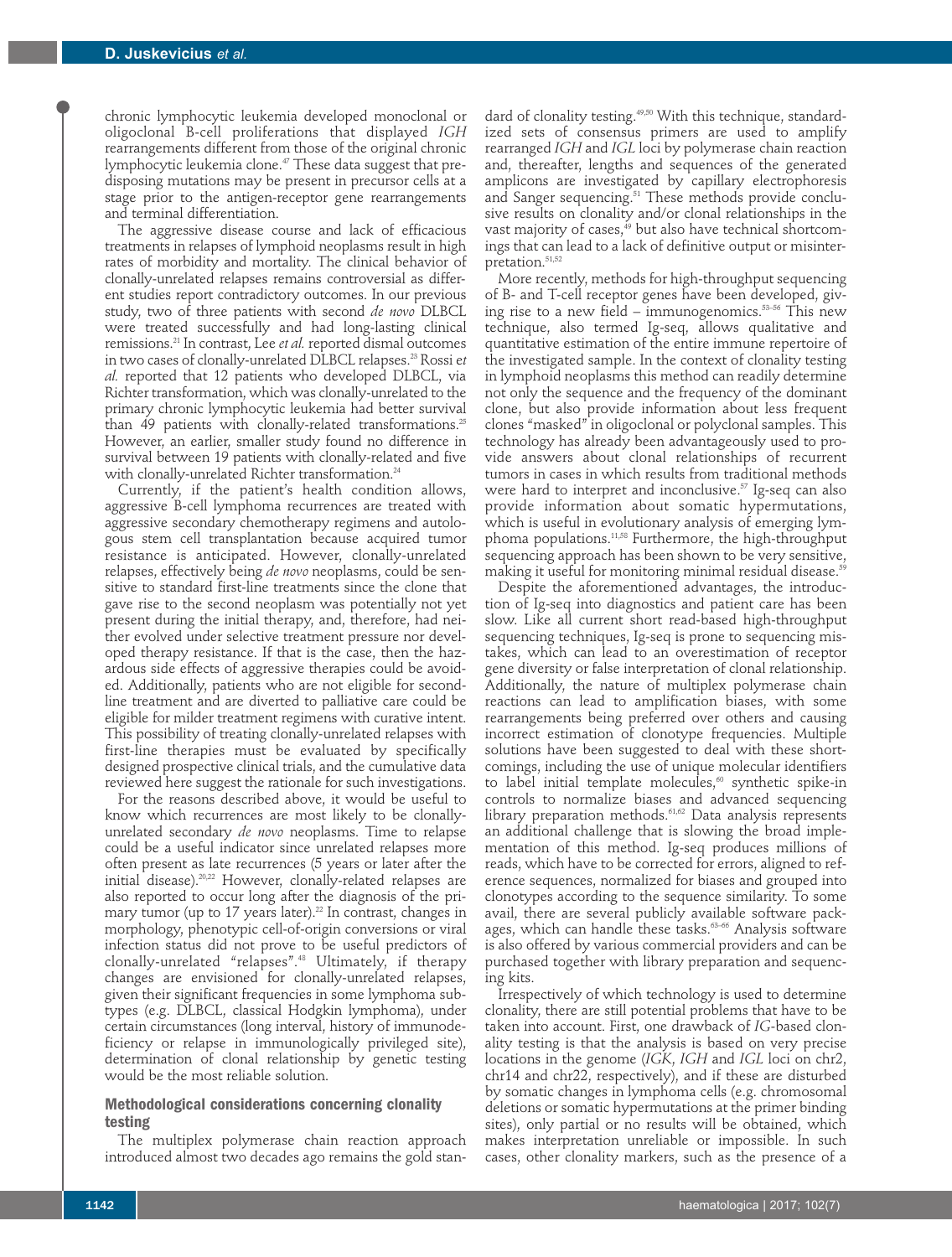translocation with exactly identical junction regions in the primary and relapse tumors, can be utilized. However, recurring translocations only occur in some lymphomas (e.g. approximately 45% of DLBLC), and might not be applicable to the majority of samples. Alternatively, widescale genomic profiling would help to establish clonal relationship or lack thereof, as the presence or lack of shared copy number aberrations and/or somatic mutations between primary and relapse tumors are strongly indicative of clonally-related or -unrelated relapses, respectively, as previously shown in other types of cancers.<sup>67</sup>

Second, several studies have shown that genetic defects potentially increasing the risk of lymphomagenesis can occur in hematopoietic precursors prior to *IG V(D)J* recombination.21,47 This poses the following question: can subsequent lymphomas that bear distinct *IG* rearrangements but clearly share somatic mutations in genes implicated in lymphomagenesis be regarded as clonally related? In the sense of molecular oncology the answer is probably no, since lymphomagenesis is tightly associated with genetic events acquired due to aberrant effects of physiological mechanisms inherent to B-cell development that occur after *IG* rearrangements ("collateral damage" of somatic hypermutations, translocations related to classswitch recombination), and that shape clinically relevant tumor properties such as aggressiveness or treatment sensitivity. In the sense of pure tumor evolutionary biology, shared somatic aberrations, unless they occurred independently by chance, would be suggestive of a common lymphomagenesis and, even in the presence of independent *IG* rearrangements, bear witness to a common tumor derivation from a "primed" precursor cell pool.

# **Clonally-related relapses occur via two distinct genetic evolution patterns**

Until recently, lymphoma relapses, even after prolonged remission, were regarded as direct outgrowths of the primary tumor, assuming that all genetic alterations present in the primary tumor were directly passed to the relapse. Therefore, a relapse was considered to be a more evolutionarily advanced stage of the primary tumor. This was supported by stable detection of some genetic aberrations (e.g. classical drivers of lymphomagenesis such as *BCL2* or *CCND1* translocations) throughout the entire history of the individual disease. The recent advent of high-throughput genome-wide technologies enabled a broader look at the genetic composition of recurring tumor samples. Analysis of matched primary-relapse pairs allowed identification of shared and unique features between matched tumors inferring genetic tumor evolution. Previous studies in other types of cancer have unequivocally shown that the majority of tumors are heterogeneous, and that tumor growth occurs via (sub- )clonal genome evolution.<sup>68</sup> Multiple subsequent studies confirmed these findings in aggressive B-cell lymphomas and demonstrated in particular that relapses occur via at least two distinct patterns of clonal evolution.<sup>11,21,69-72</sup> In one pattern, primary and relapse tumors share some common genetic alterations that attest to their clonal origin, but the majority of somatic mutations are unique to each tumor occurrence. This pattern suggests early divergence of tumor-founding clones and independent genetic evolution. In the other pattern, the relapsed clone bears the vast majority of genetic alterations of the primary tumor, but can additionally possess variable numbers of relapse-specific mutations. Importantly, in the majority of such cases, individual tumor occurrences have a low number of private, usually small scale mutations, which provide evidence against linear tumor evolution and instead suggest very late divergence of primary and relapse clones. Similar genetic evolution patterns have previously been shown in the progression of transformed follicular lymphoma.27,28,73,74

Currently it is difficult to estimate which pattern is more frequent due to conflicting reports that reflect the use of different techniques as well as differences between the various types of aggressive lymphomas. Analyzing somatic hypermutation patterns within rearranged *IGH VDJ* sequences by Ig-seq in matched primary-relapse pairs of DLBCL, Jiang *et al*. found that relapses in six patients followed early divergent, and in seven patients late divergent evolution scenarios.11 In our previous study using targeted high-throughput sequencing and array comparative genomic hybridization, we found that six of 17 DLBCL relapses diverged early from the common progenitor, while 11/17 diverged late.<sup>21</sup> In a recent study investigating mantle cell lymphoma by whole exome sequencing, Wu *et al.* found that most relapses followed the early-divergent/branching evolution pattern.<sup>70</sup> Conversely, cytogenetic karyotyping of Burkitt lymphoma pairs showed primarily late divergent or direct tumor evolution.<sup>72</sup>

# **Implications of distinct genetic patterns in diffuse large B-cell lymphoma relapse**

The discovery of two distinct evolution patterns at relapse raises additional questions and provides the basis for new hypotheses concerning various aspects of lymphoma biology, such as considerations regarding tumor heterogeneity, timing of tumor growth and emergence of resistance. Testing these hypotheses could lead to new knowledge that would offer the potential for improved therapy.

#### *Relapse patterns as markers of primary tumor genetic heterogeneity*

It has previously been shown in chronic lymphocytic leukemia that intratumoral heterogeneity might increase the risk of relapse or disease progression.<sup>75</sup> Although intratumoral heterogeneity has been documented in DLBCL,<sup>76</sup> this connection was not confirmed by a recent study in DLBCL showing that genome-wide methylation heterogeneity rather than genetic heterogeneity increased the risk of relapse. $77$  Although not yet clearly demonstrated, it is likely that the evolutionary pattern at relapse could potentially correlate with the degree of intratumoral heterogeneity of a pre-diagnostic or diagnostic tumor. Primary tumors that relapse via the late-divergent mode of evolution would be expected to be more homogenous and dominated by one clone. In contrast, primary tumors in cases in which relapse occurs via late-divergent/branching evolution are likely to have a more complex subclonal structure, with a dominant clone accompanied by minor clones that are the product of branching tumor evolution during early tumor development.

#### *Implications for mechanisms of therapy resistance*

It is reasonable to speculate that the two different evolutionary patterns could represent two distinct mechanisms of therapy resistance (Figure 1). Late divergence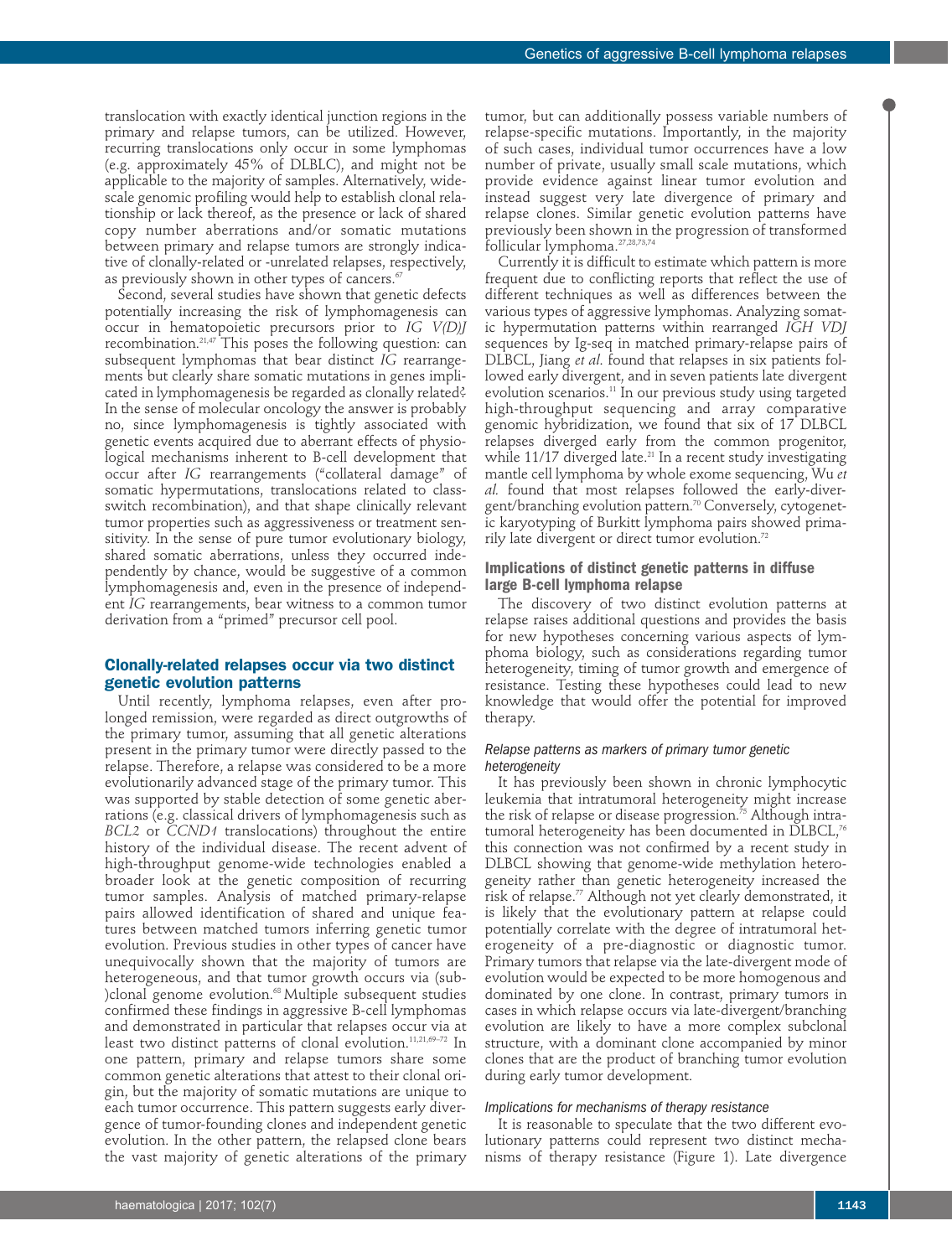could represent a spontaneous strategy of tumor survival under selective treatment pressure. In such case resistance is not pre-existing, but rather (rapidly) acquired by necessity. Mutagenic agents included in the chemotherapy regimen might create the genetic instability that is required for evolution to occur and to acquire resistance mutations essential for tumor survival. Already having all characteristics required for rapid tumor formation, such survivor clones would (more rapidly) replenish the tumor mass lost during initial treatment and form a relapse. In contrast, early divergence is obviously not occurring due to therapy pressure; rather it happens either due to limitations imposed by the surrounding microenvironment, such as the strength of immune response, the lack of nutrients, oxygen, etc., or due to intrinsic properties of the early tumor clone such as a higher degree of genomic instability due to defects in DNA repair, increased somatic hypermutation or aberrant mitotic mechanisms. The resistance to treatment would therefore occur as a purely stochastic consequence of clonal divergence. Genetic lesions that confer resistance to treatment might not be beneficial to the treatment-naïve clone, which may proliferate slowly or stagnate while other, more efficient, clones thrive and lead to initial lymphoma manifestations. Despite the initially small contribution to mass and volume, once treatment is applied and the dominant clone is eradicated, the former resistant subpopulation would survive and increase its growth potential by acquiring additional DNA lesions, and thus gradually evolve to tumor relapse. *Potential implications for treatment* 

If the above model is feasible, and late divergent and early divergent relapses do indeed reflect acquired and pre-existing (intrinsic) resistance, correct identification of relapse patterns may have important implications for treatment, especially in the era of targeted treatment.<sup>78</sup> It has been shown that intrinsic and acquired resistance occur principally via distinct cellular mechanisms determined by the specific types of selective pressures applied to developing tumor populations.79 Acquired resistance primarily occurs due to mutations in the targeted molecule. In such a scenario, the initial response to treatment is usually observed until the accumulation of resistance-conferring mutations. The effects of such mutations can be variable and include: (i) increased target expression (through inactivation of negative regulation loops or gene amplifications); (ii) compromised binding of drug to target (specific mutations at drug binding sites); and (iii) changes modulating target activity (mutations in target functional domains).<sup>8</sup> In contrast, intrinsic resistance to targeted treatment is characterized by alterations that are initially present upstream or downstream of the target signaling pathway. Target inhibition is, therefore, ineffective since the



Figure 1. Schematic representation of two patterns of genetic evolution in clonally-related relapses of aggressive B-cell lymphomas. Different colors represent genetically distinct clones that possess private genetic alterations due to independent genome evolution. (A) In the early-divergent/branching scenario, the divergence occurs early in tumor development. The majority of subpopulations stagnate but one clone eventually acquires the effective combination of drivers, expands and gives rise to a heterogeneous primary tumor. The dominant population is exterminated by the treatment, however, an intrinsically resistant subclone exists and gradually gives rise to a relapse. (B) In the late-divergent/linear evolution scenario, the tumor initially possesses a strong driver combination. Therefore, the neoplastic cells grow fast and unrestricted, giving rise to a rather homogeneous primary tumor. Such a tumor is almost exterminated by the treatment but an acquired resistance emerges. The resistant subclone already has drivers of effective growth and rapidly replenishes the tumor mass giving rise to a more rapid relapse.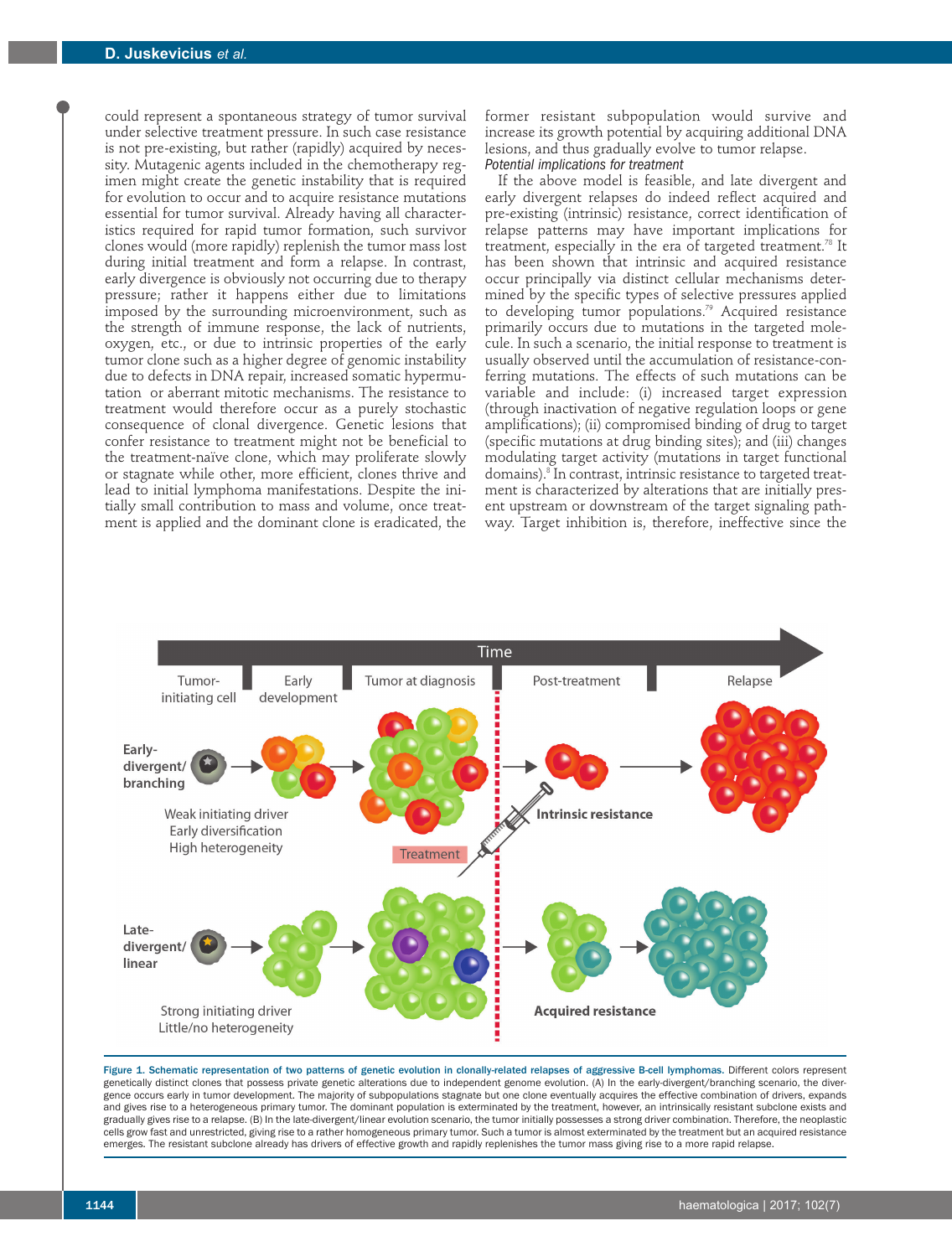tumor has a pre-developed mechanism of circumventing the targets' function by delivering important tumorigenic signals via alternative pathways. In such a scenario, the resistant cell population (possibly a minor clone in the context of the whole tumor, as discussed earlier) is unaffected by the therapy.

Both intrinsic and acquired resistance can contribute to relapses. For example, one study showed that two types of mutations are responsible for acquired resistance to the Bruton tyrosine kinase (BTK) inhibitor ibrutinib in chronic lymphocytic leukemia: (i) mutations in *BTK* itself that change ibrutinib-mediated BTK inactivation from irreversible to reversible, and (ii) gain-of-function mutations in phospholipase gamma 2 (*PLC*γ*2*), which is a downstream phosphorylation target of BTK.<sup>80</sup> BTK mutations are likely to represent acquired resistance, while *PLC*γ*2* mutations most probably are related to pre-existing resistance in small subpopulations. This hypothesis is strongly supported by the detection of *PLC*γ*2* mutation in diagnostic chronic lymphocytic leukemia samples at very low frequencies.80 It is known that intrinsic resistance to ibrutinib in DLBCL occurs due to a (pre-existing) L265P mutation in *MYD88* and activating mutations in *CARD11*, both of which result in constitutive activation of nuclear factor-κB ( $NF-KB$ ) signaling.<sup>81</sup> *PIM1* mutations were also suggested to contribute to intrinsic resistance to ibrutinib in activated B-cell DLBCL.<sup>82</sup> Mechanisms of acquired resistance to ibrutinib in DLBCL are still unknown.

In conclusion, information about early and late divergent patterns of genetic evolution at relapse can provide valuable insights into the potential type of treatment resistance in the recurrence, which can then aid in designing more efficaciously targeted treatment approaches.

# **Genetic events related to (clonally-related) recurrences**

Aggressive B-cell lymphoma relapses occur, at least in part, as a consequence of genetic evolution of the primary tumor. It is, therefore, conceivable that investigation of the exact changes that occur during this evolution will result in identification of genetic drivers of the process, prognostic as well as predictive markers and, it is to be hoped, "actionable mutations" that could be targeted to improve currently available treatments. Two primary experimental approaches are utilized for such identification. In one approach, matched pairs of primary and relapse tumors from the same patient are genetically profiled and compared, assuming that those events, which are relapse-specific or increase from low to high allelic frequency are related to recurrence. This approach has several advantages in that it allows: (i) studying only genetic alterations that occur specifically at relapse; (ii) identification of patient-specific shared somatic mutations that represent early drivers in tumorigenesis; (iii) exclusion of patientspecific single nucleotide polymorphisms that are not annotated in databases; and (iv) investigation of the genetic evolution of the tumors. However, paired samples with sufficient and good quality material are scarce because relapses are not routinely biopsied during the diagnostic process. Consequently, there are only a few of such studies and the overall number of cases analyzed is limited.10,11,21,71 In the alternative approach, unpaired relapsed/refractory tumors are analyzed and frequencies

of detected genetic alterations are compared to the respective frequencies in independent primary tumor collectives. This approach allows analysis of larger cohorts, but it has a significant drawback in that it is nearly impossible to accurately differentiate between mutations present at the primary stage and those that are relapse-specific. This problem can be illustrated by the ambiguous status of the *MYD88* L265P mutation in DLBCL. In our previous study it was detected as a heterozygous early driver lesion present in both primary and relapsed tumors of the same patients.<sup>21</sup> In contrast, an earlier DLBCL genome sequencing study reported that classic lymphomagenic events, such as mutations of *MYD88*, *CD79A/B* and *EZH2*, can also be subclonally present within primary DLBCL.<sup>76</sup> The *MYD88* mutation can, therefore, occur both as an early and a late event in DLBCL development, but this discrimination is highly problematic in cases in which only relapsed tumor samples are examined. The above mentioned shortcomings and the genuine heterogeneity of DLBCL potentially explain the limited overlap between five dedicated genomic studies on DLBCL relapses,<sup>10,11,21,71,83</sup> and such studies in other types of aggressive lymphomas are even more limited (Table 2).<sup>69,70,72</sup>

In general, all studies of paired samples evidenced ongoing genetic evolution and acquisition of a variable number of additional mutations unique to the relapsed tumors or increased in frequency compared to the primary tumors through the process of clonal selection. A high diversity of alterations was observed, reflecting the many ways through which tumors adapt to the changed microenvironment after treatment. Pathway and gene ontology term enrichment analysis of the mutated genes at DLBCL relapse implicated activation of NF-κB, JAK-STAT, transmembrane receptor tyrosine kinase signaling and biological processes such as apoptosis, calcium channel activity, epigenetic regulation, cell cycle regulation and immunosurveillance (Table 2).

On the background of profound variability, a small number of recurrent alterations were detected. Jiang *et al.* suggested that recurrences might be driven by mutations in immunosurveillance genes. Exome-sequencing revealed relapse-specific inactivating alterations in either *CD58* or *B2M*, or both, in five of seven investigated pairs.<sup>11</sup> Another study found that *B2M* and *CD58* mutations were enriched in relapses of primary mediastinal B-cell lymphomas (PMBCL) and activated B-cell DLBCL, respectively.83 β2 microglobulin (encoded by *B2M*) is necessary for the assembly and function of the major histocompatibility complex class I, which is involved in antigen presentation to cytotoxic T cells. CD58 is required for antigen adhesion and activation of NK and  $T$  cells.<sup>84</sup> However, inactivating mutations in one or both of these genes were also frequently detected in primary DLBCL.<sup>85</sup>

Alterations in JAK-STAT pathway components were also implicated in DLBCL relapse. Morin *et al.* found that 36% of relapsed germinal center B-cell-like DLBCL and 38% of transformed follicular lymphomas bore *STAT6* mutations of the DNA binding domain specifically affecting the D419 residue.<sup>10</sup> Furthermore, this mutational status correlated with the overexpression of phosphorylated STAT6 levels in affected tumors, indicating that mutated *STAT6* activates the JAK/STAT signaling cascade. Other dedicated studies, however, did not confirm the increased prevalence of this mutation at relapse, and clonal *STAT6* D419 mutations were reportedly not rare in primary lym-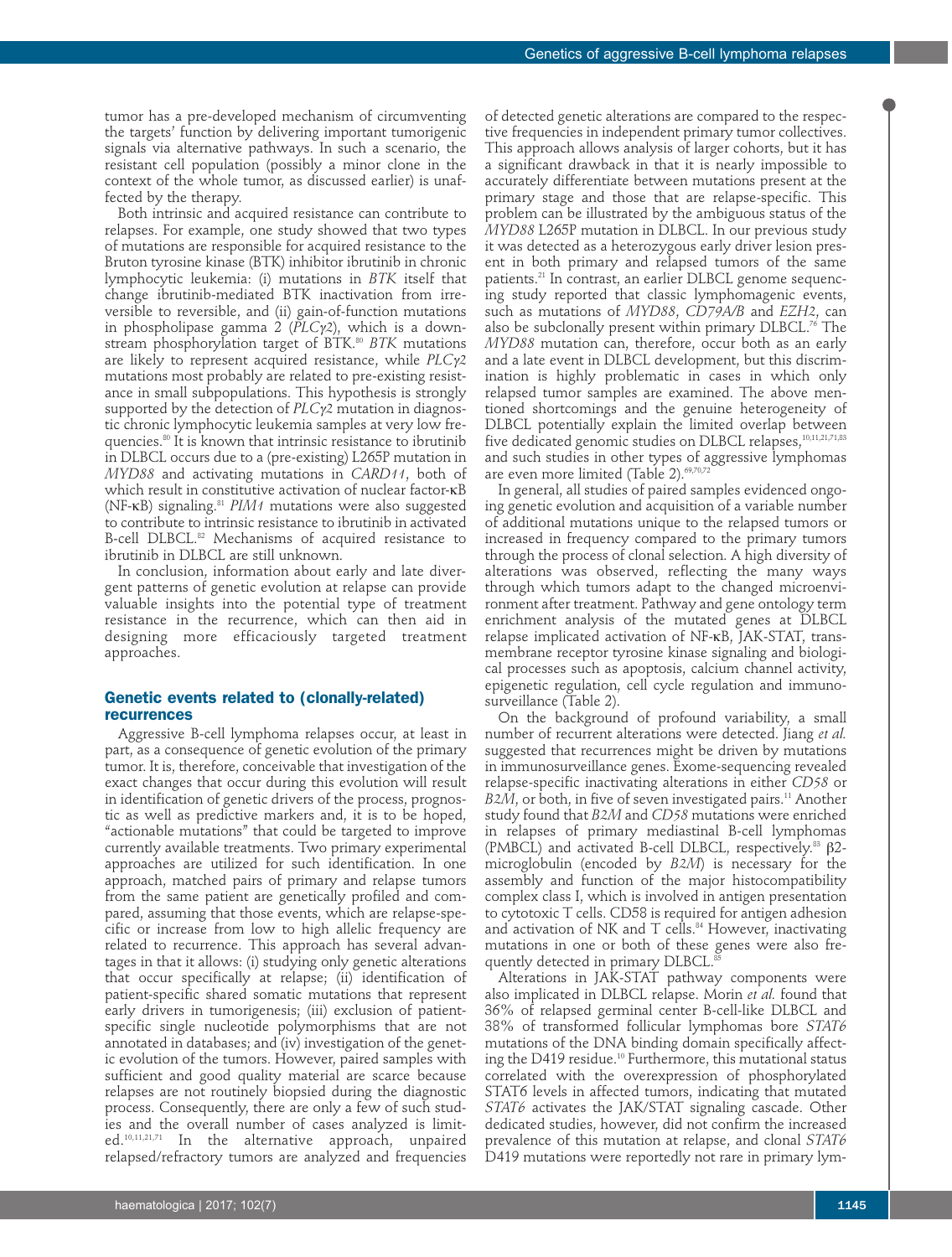phomas, including DLBCL.86–88 In addition to *STAT6*, inactivating mutations of *SOCS1*, a negative regulator of the JAK/STAT pathway, were frequently detected, predominantly in PMBCL relapses.<sup>83</sup> However, it is not clear how relapse-specific these mutations are, since no paired

tumors were investigated in the study and *SOCS1* mutations are frequently detectable in primary tumors (PMBCL and DLBCL).<sup>88</sup> Another study found evidence of clonal selection of *SOCS1* mutations at relapse, providing further confirmation that JAK/STAT signaling is important for

#### Table 2. Findings of the dedicated studies on aggressive B-cell lymphoma relapses.

| <b>Study</b>                     | <b>Study design</b>                                                                                                                        | <b>Genes implicated in</b><br>early lymphomagenesis in relapse | <b>Genes implicated</b>                                                                                                                                                           | <b>Pathways and GO terms</b><br>associated with relapse                                                                                                                                                                                                                        | <b>Lesions specific</b><br>to non-relapsing<br>disease |
|----------------------------------|--------------------------------------------------------------------------------------------------------------------------------------------|----------------------------------------------------------------|-----------------------------------------------------------------------------------------------------------------------------------------------------------------------------------|--------------------------------------------------------------------------------------------------------------------------------------------------------------------------------------------------------------------------------------------------------------------------------|--------------------------------------------------------|
| Jiang et al. <sup>11</sup>       | WES of 7 matched primary-<br>relapse DLBCL pairs<br>and targeted HTS                                                                       | KMT2D, EP300                                                   | CD58, B2M, ARHGEF7,<br>PLCB2, IL9R                                                                                                                                                | Apoptosis (GO:0006915),<br>transmembrane receptor<br>tyrosine kinases (GO:0004714),<br>calcium channel activity<br>(GO:0005262), p53 binding<br>(GO:0002039), B-cell proliferation<br>(GO:0006915), focal adhesion<br>(hsa04510), peptydyl-lysine acetylation<br>(GO:0018394). | NA                                                     |
| Morin et al. <sup>10</sup>       | WES of 38 rrDLBCL and<br>their germline controls;<br>Targeted HTS of 12 matched<br>diagnostic samples;<br>Frequency comparison             | <b>NA</b>                                                      | TP53, FOXO1, MLL3, NFKBIZ,<br>STAT6, MYC, MLL3, MPEG1,<br>CCND3, MYD88, FOXO1,<br>TNFRSF14, CARD11, B2M,<br><b>MEF2B, ARIDIA, TBLIXRI,</b>                                        | <b>JAK-STAT</b> signaling,<br>$NF$ - $\kappa$ B signaling.                                                                                                                                                                                                                     | <b>NA</b>                                              |
|                                  | to 138 primary DLBCL.                                                                                                                      |                                                                | NFKBIE, SOCSI, CD79B, BCL2                                                                                                                                                        |                                                                                                                                                                                                                                                                                |                                                        |
| Mareschal et al.83               | WES of 14 rrDLBCL<br>and their germline controls;<br>Mutation frequencies<br>compared to published<br>mutational data of primary<br>DLBCL. | NA                                                             | ABC-DLBCL: MYD88, CD58,<br>TBLIXRI, IRF4<br><b>GCB-DLBCL: BCL2, MEF2B,</b><br>DUSP2, NFKBIA,<br>PIM1, <b>KMT2D</b> , GNA13<br>PMBCL: SOCS1, STAT6,<br>TNAIFP3, B2M, ITPKB, NFKBIE | NF-KB signaling, sucrose<br>degradation, tryptophan<br>degradation, JAK-STAT signaling,<br>meiosis, epigenetic regulation,<br>S1P2 signaling.                                                                                                                                  | NA                                                     |
| Pan <i>et al.</i> <sup>77</sup>  | Genome-wide methylation<br>analysis of 13 matched<br>primary-relapse DLBCL<br>pairs and 7 non-relapsing<br>DLBCL.                          | <b>NA</b>                                                      | SMAD6, ACVR2A, ACVR2B                                                                                                                                                             | $TGF-\beta receptor activity.$                                                                                                                                                                                                                                                 | <b>NA</b>                                              |
| Juskevicius et al. <sup>21</sup> | aCGH and targeted HTS of<br>20 matched primary-relapse CD79B<br>pairs and 20 primary<br>non-relapsing DLBCL.                               | <b>KMT2D, MYD88,</b>                                           | <b>KMT2D, MEF2B, BCL2 Gain</b><br>chr10p15.3-13(GATA3,<br>PRKCQ, MLLT10/AF10)                                                                                                     | <b>NA</b>                                                                                                                                                                                                                                                                      | SOCS1                                                  |
| Melchardt et al. <sup>71</sup>   | Targeted HTS of<br>24 matched primary-relapse<br>DLBCL pairs.                                                                              | <b>EP300, IRF8, MYD88</b>                                      | TP53, MCL1, ATM, FAT2, MYC,<br>RB1, SMARCA4                                                                                                                                       | <b>NA</b>                                                                                                                                                                                                                                                                      | <b>NA</b>                                              |
| Beà et al. <sup>69</sup>         | WGS or WES of<br>29 primary MCL<br>samples, 6<br>simultaneous tumors<br>and 2 matched relapse<br>samples.                                  | ATM, CCND1, MLL2,<br>KCNC2, KIAA1671,<br>PCSK2, TNRC6, TRPM6   | ABCA3, TLR2, TP53, WHSC1                                                                                                                                                          | NA                                                                                                                                                                                                                                                                             | NA                                                     |
| Wu et al. <sup>70</sup>          | WES of 13 matched<br>primary - relapse<br>pairs of MCL                                                                                     | t(11;14)(q13;q32)                                              | <b>PPM1D</b>                                                                                                                                                                      | p53 signaling,<br>MAPK signaling,<br>ErbB signaling,<br>NF-KB signaling,<br>Wnt signaling,<br>DNA repair.                                                                                                                                                                      | <b>NA</b>                                              |
| Aukema et al. <sup>72</sup>      | Cytogenetic karyotype<br>analysis of 7 paired<br>primary-relapse BL cases.                                                                 | t(8;14)(q24;q32)                                               | Gains: 11q, 1q, 7q;<br>Losses: 6q; 13q 17p;<br>Genes affected:<br>ATM, KMT2A, DLEU1,<br>TP53, HICI                                                                                | NA                                                                                                                                                                                                                                                                             | NA                                                     |

aCGH: array-comparative genomic hybridization; BL: Burkitt lymphoma; GO: gene ontology; HTS: high-throughput sequencing; MCL: mantle cell lymphoma; rrDLBCL: relapsed/refractory diffuse large B-cell lymphoma; WES: whole exome sequencing; WGS: whole genome sequencing. Genes found in at least two studies on the same entity are highlighted in bold.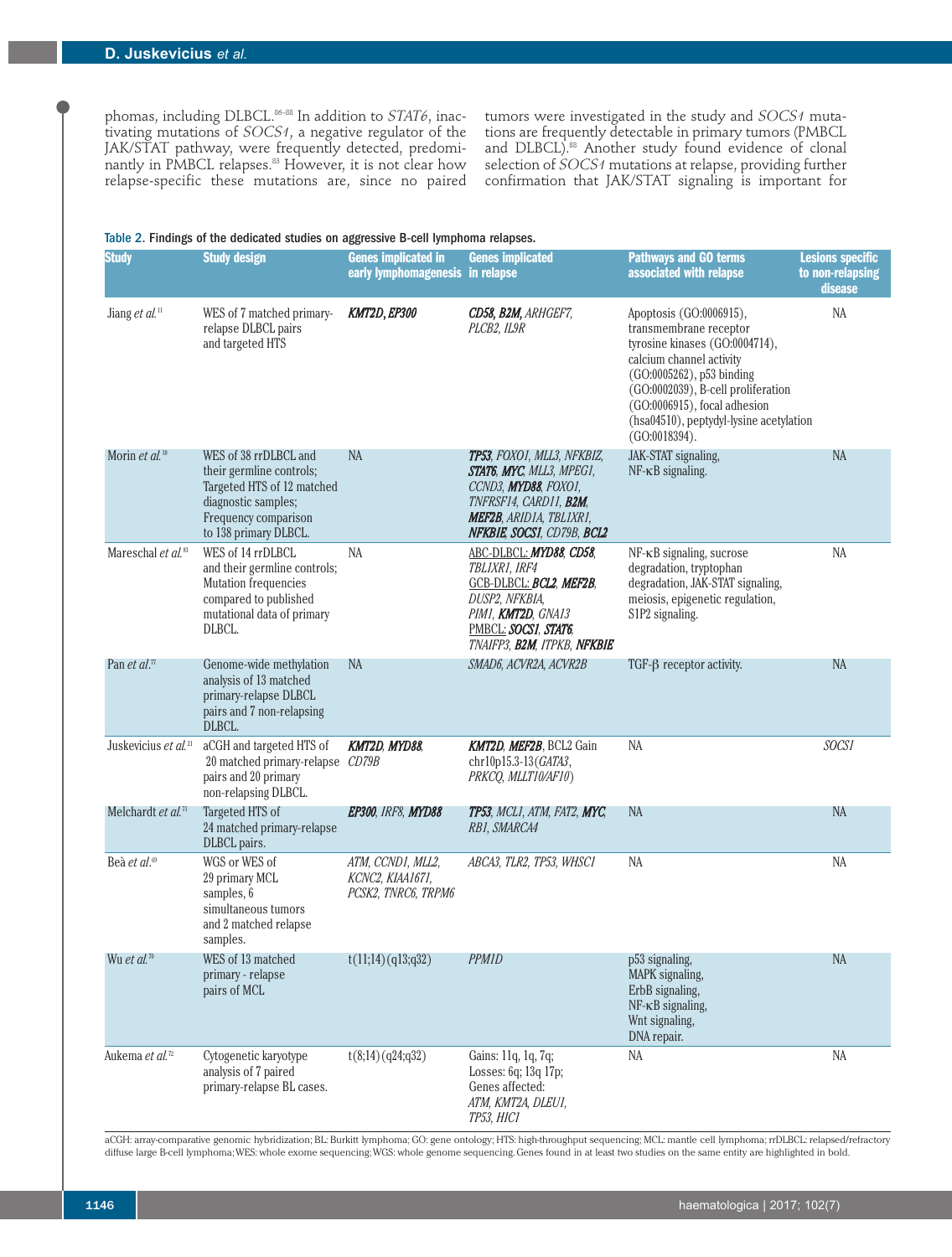recurrences.10 Importantly, *SOCS1* is frequently mutated in primary DLBCL tumors<sup>88</sup> and it was suggested that *SOCS1* mutational status has a prognostic value: Schif *et al*. found that patients with primary tumors with truncating *SOCS1* mutations had excellent overall survival, whereas those with non-foreshortening point mutations and minor consequences for the protein had poor overall survival.89 We found that *SOCS1* mutations occurred only in non-relapsing primary DLBCL (5/20 cases), were absent in relapsing primary DLBCL  $(0/20)^{21}$  and were associated with excellent progression-free survival in uniformly treated (R-CHOP-14) cohort of patients with primary DLBCL.<sup>90</sup>

NF-κB pathway activation is well known in the pathogenesis of aggressive B-cell lymphomas, especially activated B-cell DLBCL. Two independent studies found identical 4 bp deletions of the *NFKBIE* gene that encodes an inhibitor of NF-κB signaling, IκBε, in three relapsing DLBCL and two PMBCL relapses.10,83 The same mutation was found by the authors in two additional cases of untreated DLBCL and was previously reported to occur in chronic lymphocytic leukemia, classical Hodgkin lymphoma and PMBCL.91-93 Additional NF-κB pathway-related genes shown to be enriched in relapses include *NFKBIA* and *NFKBIZ*, encoding IκBα and IκBζ, both of which have previously been implicated in the molecular pathogenesis of classical Hodgkin lymphoma and DLBCL, respectively.<sup>94,95</sup>

Inactivating aberrations (loss-of-function mutations and gene deletions) of *TP53* and *CDKN2A* were also enriched in DLBCL relapses and are thought to be associated with resistance to chemotherapy.83 Defects in these two genes as well as gain-of-function mutations of *NOTCH1* and *MYC* are most frequently implicated in Richter transformation, as excellently reviewed elsewhere.<sup>96</sup>

It has recently been demonstrated that, in addition to genetic mechanisms, changes of the epigenetic landscape can also play a role in DLBCL relapse.77,97 Pan *et al.* found that, compared to the primary tumors, relapses have significantly decreased intra-tumoral methylation heterogeneity. $\bar{7}$  Furthermore, they showed that greater intratumoral methylation heterogeneity of primary tumors correlated with increased probability of relapse. Enrichment analysis of genes located in the differentially methylated regions between primary tumors and relapses suggested several deregulated pathways, such as antiapoptotic and tumor necrosis factor activity. In particular, genes associated with transforming growth factor-β

receptor activity were overrepresented among the hypomethylated genes at relapse. Methylation-dependent transforming growth factor-β regulation has previously been implicated in DLBCL chemoresistance; Clozel *et al.* showed that *SMAD1*, a regulator of the transforming growth factor-β pathway, is more frequently hypermethylated in treatment-resistant DLBCL, and that demethylating agents administered prior to chemotherapy sensitize DLBCL and result in increased cytotoxic activity.<sup>97</sup>

Overall, recurrently altered genes and pathways in relapses overlap significantly with those implicated in the primary pathogenesis of aggressive B-cell lymphomas. It is, therefore, unclear whether they truly confer relapsespecific phenomena such as treatment resistance or merely reflect means of tumor clones to gain fitness. With regard to treatment resistance, it is thought to occur via two main mechanisms: (i) decreased drug accumulation or increased drug inactivation or (ii) biological pathways that evade cell death from applied agents; the majority of genetic alterations and pathways described in this review point towards the latter mechanism in DLBCL.

To sum up, it is evident that considerable progress has been made in the last 5 years toward understanding relapses of aggressive B-cell lymphomas. Important insights have been gained from numerous studies examining different aspects of recurrences, from patterns of tumor evolution to recurrent genetic and epigenetic alterations. However, the substantial inter- and intra-tumoral heterogeneity, small study groups and varied study designs mean that we are just beginning to uncover the underlying mechanisms. Since there is an obvious lack of sufficient numbers of suitable specimens to conduct large-scale comprehensive studies on human samples, it could be worthwhile to pursue alternative strategies. One potential opportunity would be to conduct comprehensive studies of selected single cases at multiple, currently accessible levels (i.e. genome, epigenome, transcriptome, proteome, metabolome) in an attempt to develop a state-of-the-art individual tumor/tumor-pair molecular profile at great depth to identify actionable alterations. Another complementary strategy could be based on modeling DLBCL relapses in currently available or newly established animal models,<sup>98,99</sup> in which potential relapse-causing events might be identified, functionally tested and subsequently screened by focused assays on human sample cohorts.

## **References**

- 1. Okosun J, Cwynarski K. Non-Hodgkin Lymphoma: High Grade. In: Postgraduate Haematology. Oxford, UK: John Wiley & Sons, Ltd; 2015. p. 631–650.
- 2. Coiffier B, Thieblemont C, Van Den Neste E, et al. Long-term outcome of patients in the LNH-98.5 trial, the first randomized study comparing rituximab-CHOP to standard CHOP chemotherapy in DLBCL patients: a study by the Groupe d'Etudes des Lymphomes de l'Adulte. Blood. 2010;116(12):2040–2045.
- 3. Van Den Neste E, Schmitz N, Mounier N, et al. Outcome of patients with relapsed dif-

fuse large B-cell lymphoma who fail secondline salvage regimens in the International CORAL study. Bone Marrow Transplant. 2016;51(1):51–57.

- 4. Philip T, Guglielmi C, Hagenbeek A, et al. Autologous bone marrow transplantation as compared with salvage chemotherapy in relapses of chemotherapy-sensitive non-Hodgkin's lymphoma. N Engl J Med. 1995;333(23):1540–1545.
- 5. Friedberg JW. Relapsed/refractory diffuse large B-cell lymphoma. Hematology. 2011;2011(1):498–505.
- 6. Gisselbrecht C, Glass B, Mounier N, et al. Salvage regimens with autologous transplantation for relapsed large B-cell lymphoma in the rituximab era. J Clin Oncol. 2010;28(27):4184–4190.
- 7. Jain S, Shah N, Gregory S. Relapsed diffuse large B-cell lymphoma--10 years later. Clin Adv Hematol Oncol. 2011;9(9):704–708.
- 8. Asi K. Dominant mechanisms of primary resistance differ from dominant mechanisms of secondary resistance to targeted therapies. Crit Rev Oncol Hematol. 2016;97:178–196.
- 9. Gupta PB, Chaffer CL, Weinberg RA. Cancer stem cells: mirage or reality? Nat Med. 2009;15(9):1010–1012.
- 10. Morin RD, Assouline S, Alcaide M, et al. Genetic landscapes of relapsed and refractory diffuse large B-cell lymphomas. Clin Cancer Res. 2016;22(9):2290–2300.
- 11. Jiang Y, Redmond D, Nie K, et al. Deepsequencing reveals clonal evolution patterns and mutation events associated with relapse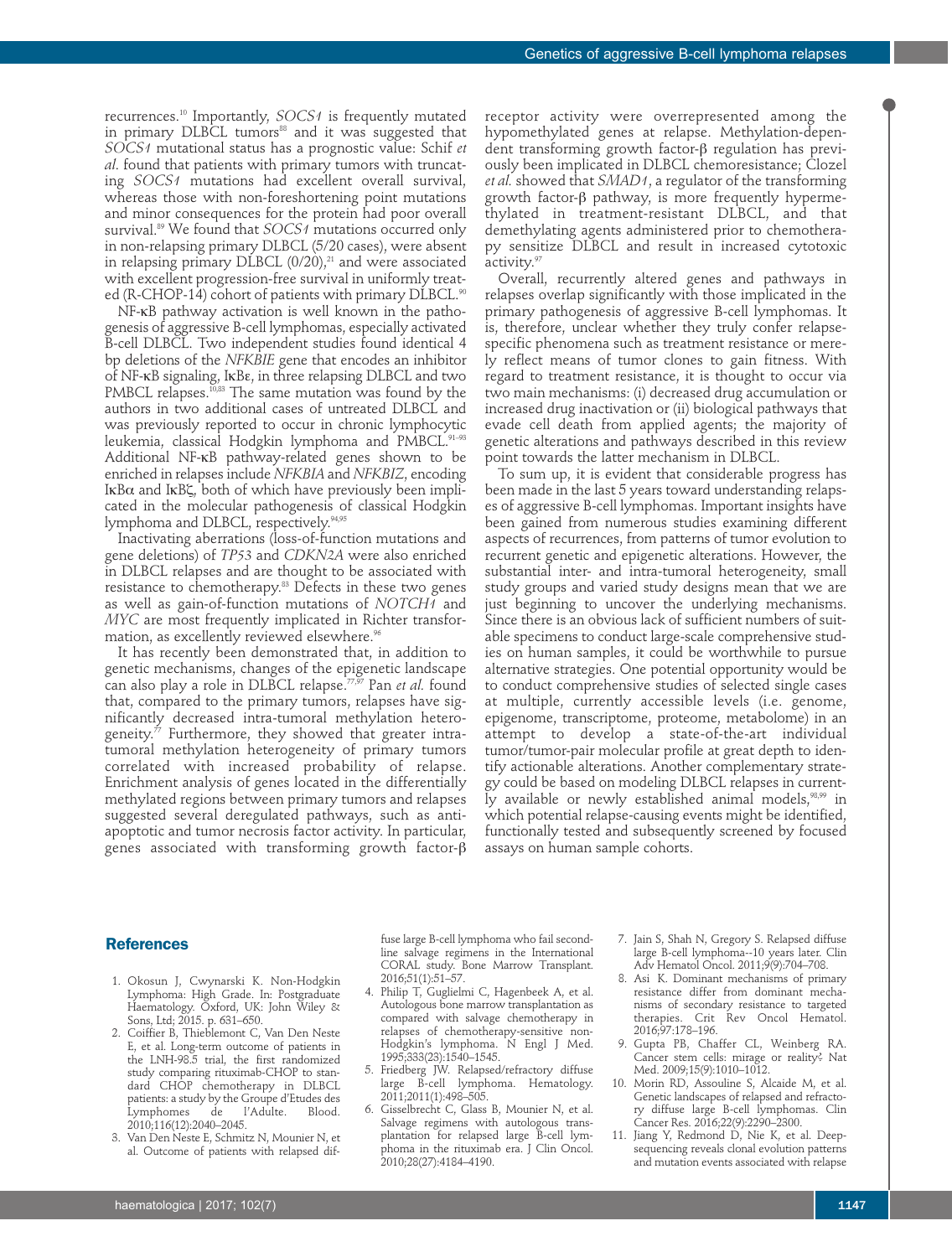in B-cell lymphomas. Genome Biol. 2014;15(8):432.

- 12. Kreso A, O'Brien CA, van Galen P, et al. Variable clonal repopulation dynamics influence chemotherapy response in colorectal cancer. Science. 2013;339(6119):543–548.
- 13. Swerdlow SH, Campo E, Harris NL, Jaffe ES, Pileri SA, Stein H, Thiele JWV. WHO<br>Classification of Tumours of Classification Haematopoietic and Lymphoid Tissues, Fourth Edition. IARC Press Lyon. 2008.
- 14. Alizadeh AA, Aranda V, Bardelli A, et al. Toward understanding and exploiting tumor heterogeneity. Nat Med. 2015;21(8): 846–853.
- 15. Alt FW, Oltz EM, Young F, et al. VDJ recombination. Immunol Today. 1992;13 (8):306–314.
- 16. Gazzola A, Mannu C, Rossi M, et al. The evolution of clonality testing in the diagnosis and monitoring of hematological malignancies. Ther Adv Hematol. 2014;5(2): 35–47.
- 17. Coiffier B. Treatment of aggressive non-<br>Hodgkin's lymphoma. Semin Oncol. Hodgkin's lymphoma. 1999;26(5 Suppl 14):12–20.
- 18. Shioyama Y, Nakamura K, Kunitake N, et al. Relapsed non-Hodgkin's lymphoma: detection and treatment. Radiat Med. 2000;18(6):369–375.
- 19. Cappelaere P. Secondary non-Hodgkin's lymphomas. Bull Cancer. 1998;85(3): 217–231.
- 20. Geurts-Giele WR, Wolvers-Tettero IL, Dinjens WN, Lam KH, Langerak AW. Successive B-cell lymphomas mostly reflect recurrences rather than unrelated primary lymphomas. Am J Clin Pathol. 2013;140(1):  $114 - 126$
- 21. Juskevicius D, Lorber T, Gsponer J, et al. Distinct genetic evolution patterns of relapsing diffuse large B-cell lymphoma revealed by genome-wide copy number aberration and targeted sequencing analysis. Leukemia. 2016;30(12):2385–2395.
- 22. de Jong D, Glas AM, Boerrigter L, et al. Very late relapse in diffuse large B-cell lymphoma represents clonally related disease and is marked by germinal center cell features. Blood. 2003;102(1):324–327.
- 23. Lee SE, Kang SY, Yoo HY, et al. Clonal relationships in recurrent B-cell lymphomas. Oncotarget. 2016;7(11):12359–12371.
- 24. Mao Z, Quintanilla-Martinez L, Raffeld M, et al. IgVH mutational status and clonality analysis of Richter's transformation: diffuse large B-cell lymphoma and Hodgkin lymphoma in association with B-cell chronic lymphocytic leukemia (B-CLL) represent 2 different pathways of disease evolution. Am J Surg Pathol. 2007;31(10):1605–1614.
- 25. Rossi D, Spina V, Deambrogi C, et al. The genetics of Richter syndrome reveals disease heterogeneity and predicts survival after transformation. Blood. 2011;117(12): 3391– 3401.
- 26. Obermann EC, Mueller N, Rufle A, et al. Clonal relationship of classical Hodgkin lymphoma and its recurrences. Clin Cancer Res. 2011;17(16):5268–5274.
- 27. Pasqualucci L, Khiabanian H, Fangazio M, et al. Genetics of follicular lymphoma transformation. Cell Rep. 2014;6(1):130–140.
- 28. Okosun J, Bödör C, Wang J, et al. Integrated genomic analysis identifies recurrent mutations and evolution patterns driving the initiation and progression of follicular lymphoma. Nat Genet. 2014;46(2):176–181.
- 29. Matolcsy A, Casali P, Warnke RA, Knowles DM. Morphologic transformation of follicular lymphoma is associated with somatic mutation of the translocated Bcl-2 gene. Blood. 1996;88(10):3937–3944.
- 30. SEER Stat Fact Sheets: Non-Hodgkin

Lymphoma [Internet]. 2016 [cited 2017 Jan 2]. Available from: https://seer.cancer.gov/ statfacts/html/nhl.html

- 31. Aricò M, Mussolin L, Carraro E, et al. Non-Hodgkin lymphoma in children with an associated inherited condition: a retrospective analysis of the Associazione Italiana Ematologia Oncologia Pediatrica (AIEOP). Pediatr Blood Cancer. 2015;62(10): 1782– 1789.
- 32. Wang SS, Slager SL, Brennan P, et al. Family history of hematopoietic malignancies and risk of non-Hodgkin lymphoma (NHL): a pooled analysis of 10 211 cases and 11 905 controls from the International Lymphoma Epidemiology Consortium (InterLymph). Blood. 2007;109(8):3479–3488.
- 33. Vannata B, Arcaini L, Zucca E. Hepatitis C virus-associated B-cell non-Hodgkin's lymphomas: what do we know? Ther Adv Hematol. 2016;7(2):94–107.
- 34. Bagg A, Dunphy CH. Immunosuppressive and immunomodulatory therapy-associated lymphoproliferative disorders. Semin Diagn Pathol. 2013;30(2):102–112.
- 35. Ponce RA, Gelzleichter T, Haggerty HG, et al. Immunomodulation and lymphoma in humans. J Immunotoxicol. 2014;11(1):1–12.
- 36. Kramer S, Hikel SM, Adams K, Hinds D, Moon K. Current status of the epidemiologic evidence linking polychlorinated biphenyls and non-Hodgkin lymphoma, and the role of immune dysregulation. Environ Health Perspect. 2012;120(8): 1067–1075.
- 37. Alicandro G, Rota M, Boffetta P, La Vecchia C. Occupational exposure to polycyclic aromatic hydrocarbons and lymphatic and hematopoietic neoplasms: a systematic review and meta-analysis of cohort studies. Arch Toxicol. 2016;90(11):2643–2656.
- 38. Merhi M, Raynal H, Cahuzac E, et al. Occupational exposure to pesticides and risk of hematopoietic cancers: meta-analysis of case-control studies. Cancer Causes Control. 2007;18(10):1209–1226.
- 39. Filipovich AH, Mathur A, Kamat D, Shapiro RS. Primary immunodeficiencies: genetic risk factors for lymphoma. Cancer Res. 1992;52(19 Suppl):5465s–5467s.
- Brimo F, Michel RP, Khetani K, Auger M. Primary effusion lymphoma: a series of 4 cases and review of the literature with emphasis on cytomorphologic and immunocytochemical differential diagnosis. Cancer. 2007;111(4):224–233.
- 41. Campana S, Corradini P, Astolfi M, et al. Analysis of the immunoglobulin heavychain gene rearrangement providing molecular evidence of second lymphoma in a patient in apparent relapse after autotransplantation. Bone Marrow Transplant. 1997;20(4):341–343.
- 42. Lossos A, Ashhab Y, Sverdlin E, et al. Latedelayed cerebral involvement in systemic non-hodgkin lymphoma: a second primary tumor or a tardy recurrence? Cancer. 2004;101:1843–1849.
- 43. Menter T, Juskevicius D, Alikian M, et al. Mutational landscape of B-cell post-transplant lymphoproliferative disorders. Br J Haematol. [Epub ahead of print] 2017.
- 44. Forbes SA, Beare D, Gunasekaran P, et al. COSMIC: exploring the world's knowledge of somatic mutations in human cancer. Nucleic Acids Res. 2015;43(Database issue):D805–D811.
- 45. Skibola CF, Curry JD, Nieters A. Genetic susceptibility to lymphoma. Haematologica. 2007;92(7):960–969.
- 46. Steensma DP, Bejar R, Jaiswal S, et al. Clonal hematopoiesis of indeterminate potential

and its distinction from myelodysplastic syndromes. Blood. 2015;126(1):9–16.

- 47. Kikushige Y, Ishikawa F, Miyamoto T, et al. Self-renewing hematopoietic stem cell is the primary target in pathogenesis of human chronic lymphocytic leukemia. Cancer Cell. 2011;20(2):246–259.
- 48. Xiao W, Chen WW, Sorbara L, et al. Hodgkin lymphoma variant of Richter transformation: morphology, Epstein-Barr virus status, clonality, and survival analysis-with comparison to Hodgkin-like lesion. Hum Pathol. 2016;55:108-116.
- 49. van Dongen JJ, Langerak AW, Bruggemann M, et al. Design and standardization of PCR primers and protocols for detection of clonal immunoglobulin and T-cell receptor gene recombinations in suspect lymphoproliferations: report of the BIOMED-2 Concerted<br>Action BMH4-CT98-3936. Leukemia. BMH4-CT98-3936. Leukemia. 2003;17(12):2257–2317.
- 50. Meier VS, Rufle A, Gudat F. Simultaneous evaluation of T- and B-cell clonality, t(11;14) and t(14;18), in a single reaction by a fourcolor multiplex polymerase chain reaction assay and automated high-resolution fragment analysis: a method for the rapid molecular diagnosis of lymphoproliferative disorders applicable to fresh frozen and formalinfixed, paraffin-embedded tissues, blood, and bone marrow aspirates. Am J Pathol. 2001;159(6):2031–2043.
- 51. Langerak AW, Groenen PJTA, Brüggemann M, et al. EuroClonality/BIOMED-2 guidelines for interpretation and reporting of Ig/TCR clonality testing in suspected lymphoproliferations. Leukemia. 2012;26(10): 2159–2171.
- 52. Langerak AW, van Dongen JJM. Multiple clonal Ig/TCR products: implications for interpretation of clonality findings. J Hematop. 2012;5(1–2):35–43.
- Boyd SD, Marshall EL, Merker JD, et al. Measurement and clinical monitoring of human lymphocyte clonality by massively parallel VDJ pyrosequencing. Sci Transl Med. 2009;1(12):12ra23.
- 54. Robins H. Detecting and monitoring lymphoma with high-throughput sequencing. Oncotarget. 2011;2(4):287–288.
- 55. He J, Wu J, Jiao Y, et al. IgH gene rearrangements as plasma biomarkers in non-Hodgkin's lymphoma patients. Oncotarget. 2011;2(3):178–185.
- 56. Georgiou G, Ippolito GC, Beausang J, et al. The promise and challenge of high-throughput sequencing of the antibody repertoire. Nat Biotechnol. 2014;32(2):158–168.
- 57. Appenzeller S, Gilissen C, Rijntjes J, et al. Immunoglobulin rearrangement analysis from multiple lesions in the same patient<br>using next-generation sequencing. using next-generation Histopathology. 2015;67(6):843–858.
- 58. Carlotti E, Wrench D, Rosignoli G, et al. High Throughput sequencing analysis of the immunoglobulin heavy chain gene from flow-sorted B cell sub-populations define the dynamics of follicular lymphoma clonal evolution. PLoS One. 2015;10(9):e0134833.
- 59. Faham M, Zheng J, Moorhead M, et al. Deep-sequencing approach for minimal residual disease detection in acute lymphoblastic leukemia. Blood. 2012;120(26): 5173–5180.
- 60. Turchaninova MA, Davydov A, Britanova O V, et al. High-quality full-length immunoglobulin profiling with unique molecular barcoding. Nat Protoc. 2016;11(9): 1599–1616.
- 61. Khan TA, Friedensohn S, de Vries ARG, et al. Accurate and predictive antibody repertoire profiling by molecular amplification finger-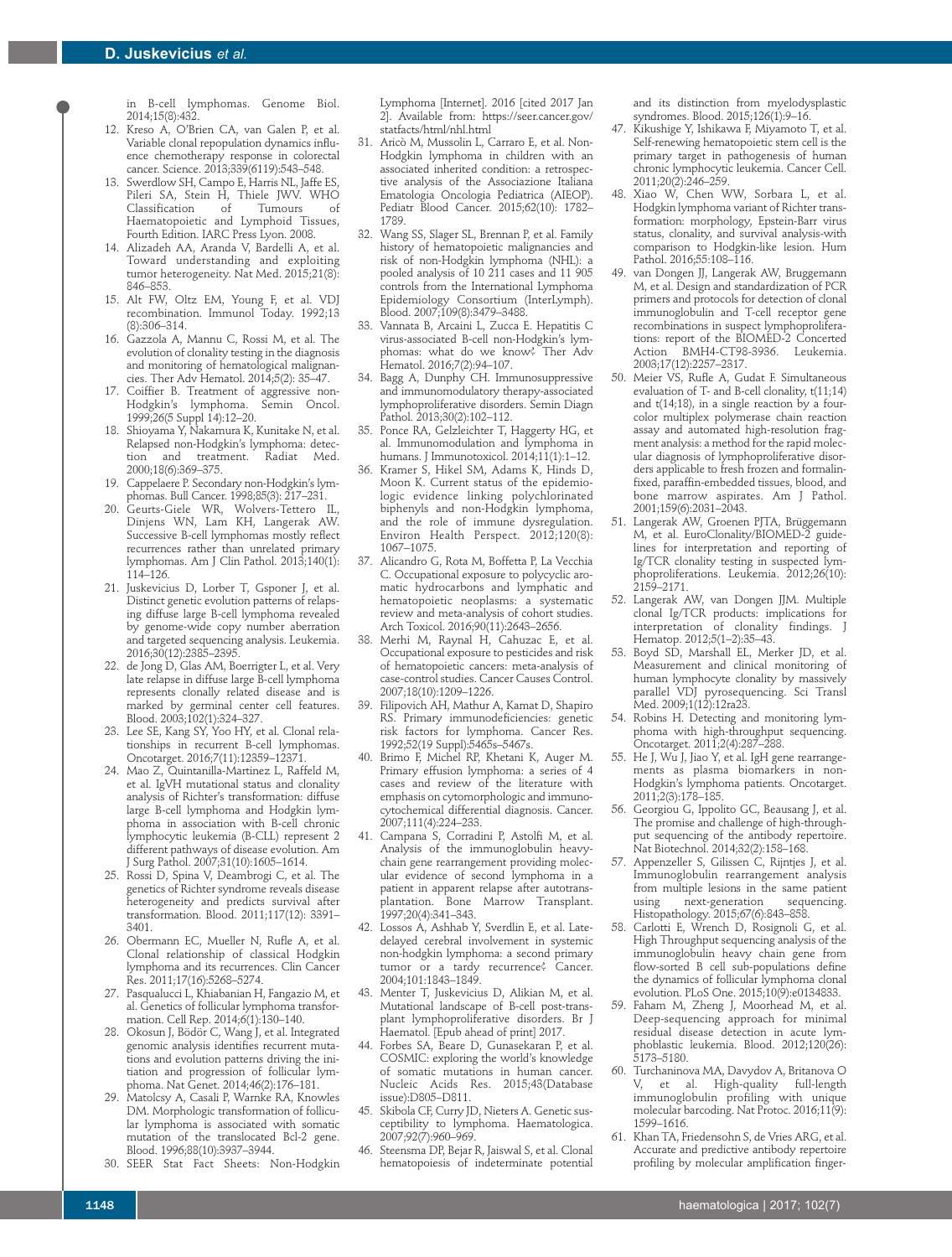printing. Sci Adv. 2016;2(3):e1501371– e1501371.

- 62. Friedensohn S, Khan TA, Reddy ST. Advanced methodologies in high-throughput sequencing of immune repertoires. Trends Biotechnol. 2017;35(3): 203–214.
- 63. Bolotin DA, Poslavsky S, Mitrophanov I, et al. MiXCR: software for comprehensive adaptive immunity profiling. Nat Methods. 2015;12(5):380–381.
- 64. Gupta NT, Vander Heiden JA, Uduman M, et al. Change-O: a toolkit for analyzing large-scale B cell immunoglobulin repertoire sequencing data. Bioinformatics. 2015;31(20):3356–3358.
- 65. Barak M, Zuckerman NS, Edelman H, Unger R, Mehr R. IgTree: creating immunoglobulin variable region gene lineage trees. J Immunol Methods. 2008;338(1–2):67–74.
- 66. Kuchenbecker L, Nienen M, Hecht J, et al. IMSEQ--a fast and error aware approach to immunogenetic Bioinformatics. 2015;31(18):2963–2971.
- 67. Chen YJ, Yeh SH, Chen JT, et al. Chromosomal changes and clonality relationship between primary and recurrent hepatocellular carcinoma. Gastroenterology. 2000;119(2):431–440.
- 68. Aparicio S, Caldas C. The implications of clonal genome evolution for cancer medicine. N Engl J Med. 2013;368(9):842–851.
- 69. Beà S, Valdés-Mas R, Navarro A, et al. Landscape of somatic mutations and clonal evolution in mantle cell lymphoma. Proc Natl Acad Sci USA. 2013;110(45): 18250– 18255.
- 70. Wu C, de Miranda NF, Chen L, et al. Genetic heterogeneity in primary and relapsed mantle cell lymphomas: impact of recurrent<br>CARD11 mutations. Oncotarget. mutations. 2016;7(25):38180–38190.
- 71. Melchardt T, Hufnagl C, Weinstock DM, et al. Clonal evolution in relapsed and refractory diffuse large B-cell lymphoma is characterized by high dynamics of subclones. Oncotarget. 2016;7(32):51494–51502.
- 72. Aukema SM, Theil L, Rohde M, et al. Sequential karyotyping in Burkitt lymphoma reveals a linear clonal evolution with increase in karyotype complexity and a high frequency of recurrent secondary aberrations. Br J Haematol. 2015;170(6):814–825.
- 73. Ruminy P, Jardin F, Picquenot J-M, et al. S mutation patterns suggest different progression pathways in follicular lymphoma: early direct or late from FL progenitor cells. Blood. 2008;112(5):1951–1959.
- 74. Green MR, Gentles AJ, Nair R V, et al. Hierarchy in somatic mutations arising during genomic evolution and progression of

follicular lymphoma. Blood. 2013;121(9): 1604–1611.

- 75. Landau DA, Carter SL, Stojanov P, et al. Evolution and impact of subclonal mutations in chronic lymphocytic leukemia. Cell. 2013;152(4):714–726.
- 76. Morin RD, Mungall K, Pleasance E, et al. Mutational and structural analysis of diffuse large B-cell lymphoma using wholegenome sequencing. Blood. 2013;122(7): 1256–1265.
- 77. Pan H, Jiang Y, Boi M, et al. Epigenomic evolution in diffuse large B-cell lymphomas. Nat Commun. 2015;6:6921.
- 78. Roschewski M, Staudt LM, Wilson WH. Diffuse large B-cell lymphoma-treatment approaches in the molecular era. Nat Rev Clin Oncol. 2014;11(1):12–23.
- 79. Bozic I, Nowak MA. Timing and heterogeneity of mutations associated with drug resistance in metastatic cancers. Proc Natl Acad Sci USA. 2014;111(45):15964–15968.
- 80. Woyach JA, Furman RR, Liu T-M, et al. Resistance mechanisms for the Bruton's tyrosine kinase inhibitor ibrutinib. N Engl J Med. 2014;370(24):2286–2294.
- 81. Davis RE, Ngo VN, Lenz G, et al. Chronic active B-cell-receptor signalling in diffuse<br>large B-cell lymphoma. Nature. large B-cell lymphoma. 2010;463(7277):88–92.
- 82. Kuo H-P, Ezell SA, Hsieh S, et al. The role of PIM1 in the ibrutinib-resistant ABC subtype of diffuse large B-cell lymphoma. Am J Cancer Res. 2016;6(11):2489–2501.
- 83. Mareschal S, Dubois S, Viailly P-J, et al. Whole exome sequencing of relapsed/refractory patients expands the repertoire of somatic mutations in diffuse large B-cell lymphoma. Genes Chromosomes Cancer. 2016;55(3):251–267.
- Altomonte M, Gloghini A, Bertola G, et al. Differential expression of cell adhesion molecules CD54/CD11a and CD58/CD2 by human melanoma cells and functional role in their interaction with cytotoxic cells. Cancer Res. 1993;53(14):3343–3348.
- 85. Challa-Malladi M, Lieu YK, Califano O, et al. Combined genetic inactivation of β2 microglobulin and CD58 reveals frequent escape from immune recognition in diffuse large B cell lymphoma. Cancer Cell. 2011;20(6):728–740.
- 86. Ritz O, Guiter C, Castellano F, et al. Recurrent mutations of the STAT6 DNA binding domain in primary mediastinal Bcell lymphoma. Blood. 2009;114(6): 1236– 1242.
- 87. Yildiz M, Li H, Bernard D, et al. Activating STAT6 mutations in follicular lymphoma. Blood. 2015;125(4):668–679.
- 88. Dubois S, Viailly P-J, Mareschal S, et al. Next-generation sequencing in diffuse large B-cell lymphoma highlights molecular divergence and therapeutic opportunities: a LYSA study. Clin Cancer Res. 2016;22(12): 2919– 2928.
- 89. Schif B, Lennerz JK, Kohler CW, et al. SOCS1 mutation subtypes predict divergent outcomes in diffuse large B-cell lymphoma (DLBCL) patients. Oncotarget. 2013;4(1):  $35 - 47$
- 90. Juskevicius D, Jucker D, Klingbiel D, et al. Mutations of CREBBP and SOCS1 are independent prognostic factors in diffuse large B cell lymphoma: mutational analysis of the SAKK 38/07 prospective clinical trial cohort. J Hematol Oncol. 2017;10(1):70.
- 91. Emmerich F, Theurich S, Hummel M, et al. Inactivating I kappa B epsilon mutations in Hodgkin/Reed-Sternberg cells. J Pathol. 2003;201(3):413–420.
- 92. Mansouri L, Sutton LA, Ljungstrom V, et al. Functional loss of IkappaBepsilon leads to NF-kappaB deregulation in aggressive chronic lymphocytic leukemia. J Exp Med. 2015;212(6):833–843.
- 93. Mansouri L, Noerenberg D, Young E, et al. Frequent NFKBIE deletions are associated with poor outcome in primary mediastinal B-cell lymphoma. Blood. 2016;128(23): 2666–2670.
- 94. Lake A, Shield LA, Cordano P, et al. Mutations of NFKBIA, encoding IkappaB alpha, are a recurrent finding in classical Hodgkin lymphoma but are not a unifying feature of non-EBV-associated cases. Int J Cancer. 2009;125(6):1334–1342.
- 95. Nogai H, Wenzel S-S, Hailfinger S, et al. IκBζ controls the constitutive NF-κB target gene network and survival of ABC DLBCL. Blood. 2013;122(13):2242–2250.
- 96. Rossi D, Gaidano G. Richter syndrome: pathogenesis and management. Semin Oncol. 2016;43(2):311–319.
- 97. Clozel T, Yang SN, Elstrom RL, et al. Mechanism-based epigenetic chemosensitization therapy of diffuse large B-cell lymphoma. Cancer Discov. 2013;3(9): 1002– 1019.
- 98. Calado DP, Zhang B, Srinivasan L, et al. Constitutive canonical NF-κB activation cooperates with disruption of BLIMP1 in the pathogenesis of activated B cell-like diffuse large cell lymphoma. Cancer Cell. 2010;18(6):580–589.
- 99. Mandelbaum J, Bhagat G, Tang H, et al. BLIMP1 is a tumor suppressor gene frequently disrupted in activated B cell-like diffuse large B cell lymphoma. Cancer Cell. 2010;18(6):568–579.